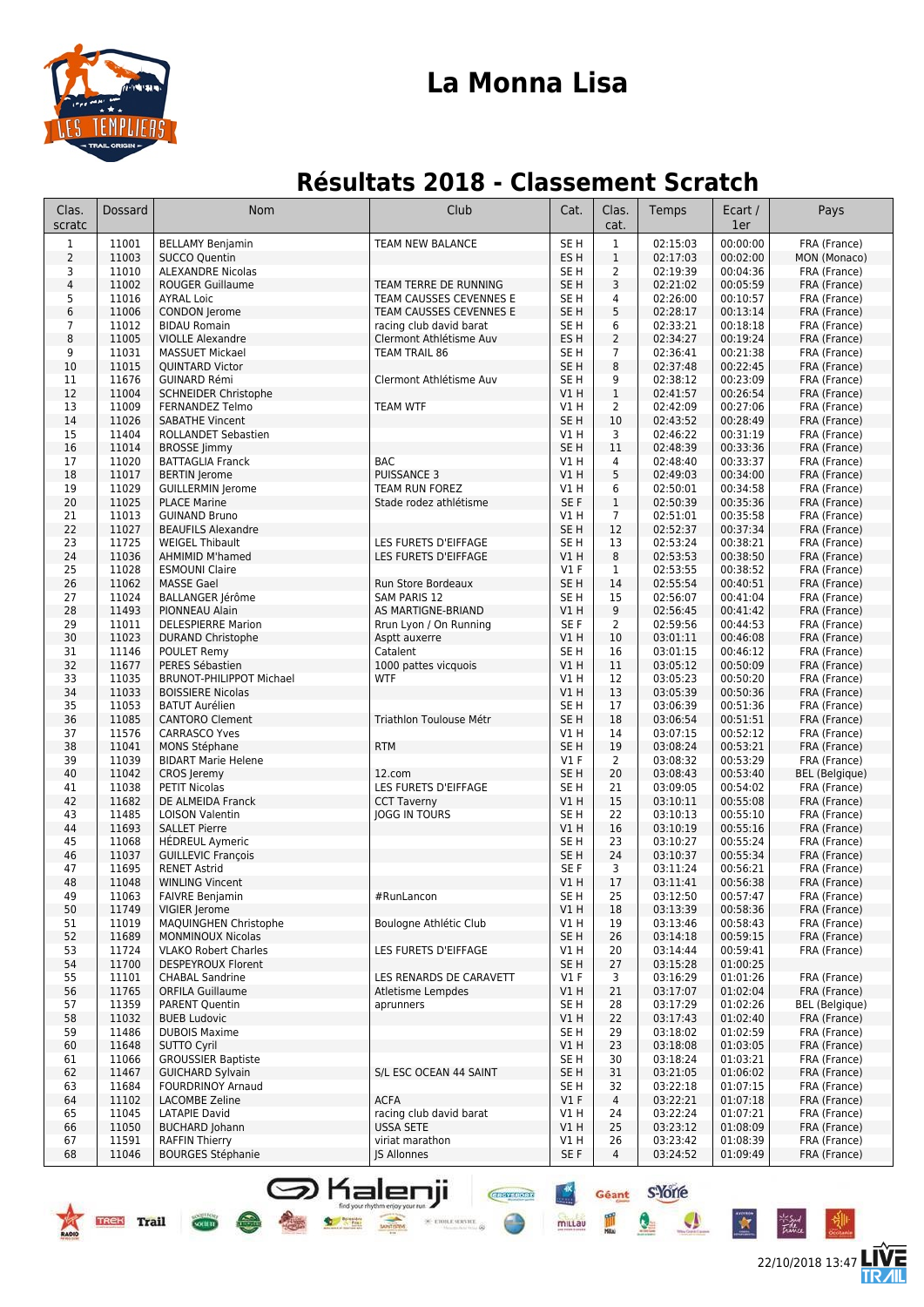

|--|--|

| Clas.<br>scratc | Dossard        | Nom                                                 | Club                                              | Cat.                   | Clas.<br>cat.  | Temps                | Ecart /<br>1er       | Pays                         |
|-----------------|----------------|-----------------------------------------------------|---------------------------------------------------|------------------------|----------------|----------------------|----------------------|------------------------------|
| 69              | 11056          | <b>DUNCAN Anita</b>                                 |                                                   | SE F                   | 5              | 03:25:33             | 01:10:30             | FRA (France)                 |
| 70              | 11757          | <b>FESSARD Theo</b>                                 | faurecia                                          | SE <sub>H</sub>        | 33             | 03:26:09             | 01:11:06             | FRA (France)                 |
| 71              | 11099          | <b>TRICHET Matthieu</b>                             |                                                   | SE <sub>H</sub>        | 34             | 03:26:12             | 01:11:09             | FRA (France)                 |
| 72              | 11167          | <b>GROUSSIER Jeremy</b>                             |                                                   | SE <sub>H</sub>        | 35             | 03:26:45             | 01:11:42             | FRA (France)                 |
| 73<br>74        | 11595<br>11474 | <b>BONARD Anne</b>                                  | AMIENS UC                                         | $VI$ F<br>SE F         | 5<br>6         | 03:26:48             | 01:11:45<br>01:11:54 | FRA (France)<br>FRA (France) |
| 75              | 11044          | <b>MALLE Noémie</b><br>COSTA MARTINS Andre Eduardo  |                                                   | SE <sub>H</sub>        | 36             | 03:26:57<br>03:27:30 | 01:12:27             | <b>FRANÇA</b>                |
| 76              | 11086          | <b>PICQUENOT Patrick</b>                            | U a villenoy                                      | V2 H                   | $\mathbf{1}$   | 03:27:32             | 01:12:29             | FRA (France)                 |
| 77              | 11563          | CHAUVEAU Jeremy                                     | 100% Trail Angers                                 | SE H                   | 37             | 03:29:55             | 01:14:52             | FRA (France)                 |
| 78              | 11083          | <b>MERCIER François</b>                             | <b>NBZ Trail</b>                                  | VIH                    | 27             | 03:31:07             | 01:16:04             | FRA (France)                 |
| 79              | 11667          | <b>GODART François</b>                              |                                                   | V1H                    | 28             | 03:31:45             | 01:16:42             | FRA (France)                 |
| 80              | 11065          | <b>LECIGNE David</b>                                | Boulogne-sur-Mer AC                               | V1 H                   | 29             | 03:32:29             | 01:17:26             | FRA (France)                 |
| 81              | 11460          | <b>DAUBIN David</b>                                 |                                                   | SE <sub>H</sub>        | 38             | 03:32:57             | 01:17:54             | FRA (France)                 |
| 82              | 11275          | PENNINCKX Aurélie                                   | Aperunners                                        | SE <sub>H</sub>        | 39             | 03:32:59             | 01:17:56             | <b>BEL</b> (Belgique)        |
| 83              | 11089<br>11710 | <b>THILLAYE Alix</b>                                |                                                   | V2F                    | $\mathbf{1}$   | 03:33:00             | 01:17:57             | FRA (France)                 |
| 84<br>85        | 11514          | <b>GAUTHIER Franck</b><br>ROMERO Julien             | LES FURETS D'EIFFAGE                              | V1H<br>SE <sub>H</sub> | 30<br>40       | 03:33:12<br>03:33:16 | 01:18:09<br>01:18:13 | FRA (France)<br>FRA (France) |
| 86              | 11464          | <b>VILPERT Florian</b>                              |                                                   | ES H                   | 3              | 03:33:25             | 01:18:22             | FRA (France)                 |
| 87              | 11061          | <b>AINE Antoine</b>                                 |                                                   | SE H                   | 41             | 03:33:29             | 01:18:26             | FRA (France)                 |
| 88              | 11077          | <b>CAUNEILLE Gilles</b>                             | La ronde de Villemur                              | SE <sub>H</sub>        | 42             | 03:34:10             | 01:19:07             | FRA (France)                 |
| 89              | 11636          | <b>DROIT Patrick</b>                                | SEMEAC OLYMPIQUE                                  | V3 H                   | 1              | 03:34:55             | 01:19:52             | FRA (France)                 |
| 90              | 11583          | <b>FLEUROUX Stephanie</b>                           |                                                   | V1F                    | 6              | 03:35:04             | 01:20:01             | FRA (France)                 |
| 91              | 11067          | <b>SALAS Philippe</b>                               |                                                   | V1 H                   | 31             | 03:35:36             | 01:20:33             | FRA (France)                 |
| 92              | 11153          | RAYNAUD Simon                                       |                                                   | SE <sub>H</sub>        | 43             | 03:35:47             | 01:20:44             | FRA (France)                 |
| 93              | 11764          | <b>MARTI</b> Julie                                  |                                                   | SE F                   | $\overline{7}$ | 03:36:57             | 01:21:54             | FRA (France)                 |
| 94              | 11087<br>11608 | <b>BOURDIN Regis</b>                                | <b>USEAB</b> running<br><b>USEAB</b>              | V1H<br>SE F            | 32<br>8        | 03:37:16<br>03:37:19 | 01:22:13<br>01:22:16 | FRA (France)                 |
| 95<br>96        | 11163          | DAVID Audrey<br><b>CAZILHAC Marine</b>              | <b>AL Echirolles</b>                              | SE F                   | 9              | 03:38:21             | 01:23:18             | FRA (France)<br>FRA (France) |
| 97              | 11094          | <b>CHABIDON Mickael</b>                             | la foulé langeadoise                              | SE <sub>H</sub>        | 44             | 03:38:36             | 01:23:33             | FRA (France)                 |
| 98              | 11627          | <b>MONNOT Camille</b>                               |                                                   | SE F                   | 10             | 03:38:58             | 01:23:55             | FRA (France)                 |
| 99              | 11078          | <b>PROCESSE Catherine</b>                           |                                                   | $VI$ F                 | $\overline{7}$ | 03:39:03             | 01:24:00             | FRA (France)                 |
| 100             | 11518          | <b>BERTHUMEYRIE Emmanuel</b>                        |                                                   | V2 H                   | $\overline{2}$ | 03:39:18             | 01:24:15             | FRA (France)                 |
| 101             | 11106          | <b>DECIS Matthieu</b>                               |                                                   | V1 H                   | 33             | 03:40:14             | 01:25:11             | FRA (France)                 |
| 102             | 11064          | PICOT Philippe                                      | <b>ASPTT ROUEN</b>                                | V1H                    | 34             | 03:40:15             | 01:25:12             | FRA (France)                 |
| 103             | 11095          | <b>CATUSSE Aurelie</b>                              |                                                   | SE F                   | 11             | 03:40:29             | 01:25:26             | FRA (France)                 |
| 104             | 11428          | <b>CHOPLIN Dany</b>                                 | <b>Guiboles et Gambettes</b>                      | V3H                    | $\overline{2}$ | 03:40:47             | 01:25:44             | FRA (France)                 |
| 105<br>106      | 11456<br>11712 | <b>DECELLE Bernard</b><br><b>LAURENT Frederic</b>   | S/L ATHLETISME ST PANTA<br>AS LEGRAND FCL FEYTIAT | <b>V2 H</b><br>V1 H    | 3<br>35        | 03:41:10<br>03:42:12 | 01:26:07<br>01:27:09 | FRA (France)<br>FRA (France) |
| 107             | 11080          | PEREZ Thierry                                       |                                                   | SE <sub>H</sub>        | 45             | 03:42:15             | 01:27:12             | FRA (France)                 |
| 108             | 11133          | <b>BRUYAS Fanny</b>                                 |                                                   | SE F                   | 12             | 03:42:25             | 01:27:22             | FRA (France)                 |
| 109             | 11448          | <b>ROBIN Emilie</b>                                 | <b>MMAC</b>                                       | SE F                   | 13             | 03:42:43             | 01:27:40             | FRA (France)                 |
| 110             | 11660          | <b>BARTHES Adrien</b>                               | Sport2000 Millau / acsa                           | ES <sub>H</sub>        | $\overline{4}$ | 03:42:52             | 01:27:49             | FRA (France)                 |
| 111             | 11285          | <b>BOULANGER Franck</b>                             |                                                   | V2 H                   | 4              | 03:43:31             | 01:28:28             | FRA (France)                 |
| 112             | 11553          | ROQUES Sébastien                                    | Moissac Athlé                                     | V1 H                   | 36             | 03:43:37             | 01:28:34             | FRA (France)                 |
| 113             | 11104          | <b>AINE Marie Pierre</b>                            |                                                   | SE F                   | 14             | 03:43:55             | 01:28:52             | FRA (France)                 |
| 114<br>115      | 11060<br>11058 | <b>LACOMBE Martin</b><br><b>BERNIERE David</b>      | STADE RODEZ ATHLETISME<br>ASPF GAILLAC            | SE H<br>V1 H           | 46<br>37       | 03:44:29<br>03:44:34 | 01:29:26<br>01:29:31 | FRA (France)                 |
| 116             | 11122          | <b>BREUIL Amelie</b>                                |                                                   | ES <sub>F</sub>        | $\mathbf{1}$   | 03:44:57             | 01:29:54             | FRA (France)<br>FRA (France) |
| 11/             | 11084          | DEVIDAL Eva                                         | <b>ATOUSPORTS</b>                                 | SE F                   | 15             | 03:45:04             | 01:30:01             | FRA (France)                 |
| 118             | 11136          | RINAUDO Lionel                                      |                                                   | V1H                    | 38             | 03:45:16             | 01:30:13             | FRA (France)                 |
| 119             | 11159          | <b>THION Mariama</b>                                | <b>Team Thion</b>                                 | $VI$ F                 | 8              | 03:45:21             | 01:30:18             | FRA (France)                 |
| 120             | 11716          | <b>DOUCET Regis</b>                                 |                                                   | V1 H                   | 39             | 03:45:30             | 01:30:27             | FRA (France)                 |
| 121             | 11679          | <b>JULIEN Laurent</b>                               | <b>FLR 71</b>                                     | SE H                   | 47             | 03:45:31             | 01:30:28             | FRA (France)                 |
| 122             | 11672          | <b>KERGUELEN Gregory</b>                            |                                                   | V1H                    | 40             | 03:45:39             | 01:30:36             | FRA (France)                 |
| 123             | 11160          | <b>COMBES Florent</b>                               | Off-road X-perience                               | SE H                   | 48             | 03:45:44             | 01:30:41             | FRA (France)                 |
| 124<br>125      | 11142<br>11082 | <b>MENVILLE Bastien</b><br><b>SIMAND Laure-Anne</b> | xttr63                                            | V1 H<br>SE F           | 41<br>16       | 03:46:14<br>03:46:31 | 01:31:11<br>01:31:28 | FRA (France)<br>FRA (France) |
| 126             | 11069          | <b>SORIN Cedric</b>                                 |                                                   | V1 H                   | 42             | 03:46:36             | 01:31:33             | FRA (France)                 |
| 127             | 11736          | <b>TRUNDE Florent</b>                               | Tac                                               | V1 H                   | 43             | 03:46:39             | 01:31:36             | FRA (France)                 |
| 128             | 11581          | RAIMOND Fanny                                       | Raimond                                           | SE F                   | 17             | 03:46:49             | 01:31:46             | FRA (France)                 |
| 129             | 11733          | <b>LUTSEN Franck</b>                                | MONTALBA'TRAIL                                    | SE H                   | 49             | 03:47:14             | 01:32:11             | FRA (France)                 |
| 130             | 11671          | <b>VAZIA Cedric</b>                                 |                                                   | V1H                    | 44             | 03:47:37             | 01:32:34             | FRA (France)                 |
| 131             | 11533          | <b>MENARD Yves</b>                                  | entente des mauges                                | V2 H                   | 5              | 03:47:47             | 01:32:44             | FRA (France)                 |
| 132             | 11076          | CATUSSE Julien                                      |                                                   | SE <sub>H</sub>        | 50             | 03:48:06             | 01:33:03             | FRA (France)                 |
| 133             | 11154          | <b>COUTAL David</b>                                 | <b>ASPF GAILLAC</b>                               | V1 H                   | 45             | 03:48:11             | 01:33:08             | FRA (France)                 |
| 134<br>135      | 11515<br>11234 | <b>OLIVREAU Lucas</b>                               | AS martigne-briand                                | SE H<br>V1 H           | 51<br>46       | 03:48:24<br>03:48:30 | 01:33:21<br>01:33:27 | FRA (France)<br>FRA (France) |
| 136             | 11100          | PINARD Sebastien<br><b>CHARPENTIER Vanessa</b>      |                                                   | SE F                   | 18             | 03:48:34             | 01:33:31             | FRA (France)                 |
| 137             | 11734          | <b>CHOYER Catherine</b>                             | LAVAL TRIATHLON CLUB                              | V2F                    | $\overline{2}$ | 03:48:57             | 01:33:54             | FRA (France)                 |
| 138             | 11098          | <b>DAL Fantine</b>                                  | Team rpz                                          | SE F                   | 19             | 03:49:28             | 01:34:25             | FRA (France)                 |
| 139             | 11659          | <b>MATEUS Patrick</b>                               | Verneuil Oxygène                                  | SE H                   | 52             | 03:50:14             | 01:35:11             | FRA (France)                 |
| 140             | 11072          | <b>BENOIST Didier</b>                               | AMBERIEU MARATHON                                 | V2 H                   | 6              | 03:51:02             | 01:35:59             | FRA (France)                 |
| 141             | 11545          | CLAVÉ Marlène                                       |                                                   | SE F                   | 20             | 03:51:05             | 01:36:02             | FRA (France)                 |
| 142             | 11577          | <b>COLOMBEL Matthieu</b>                            | Courbevoie triathlon                              | VIH                    | 47             | 03:52:06             | 01:37:03             | FRA (France)                 |
| 142             | 11578          | <b>COLOMBEL Isabelle</b>                            | Courbevoie triathlon                              | $VI$ F                 | 9              | 03:52:06             | 01:37:03             | FRA (France)                 |

SHalenji **Gent** SYOTE





irsud<br>Tawa

 $\bullet$ 

X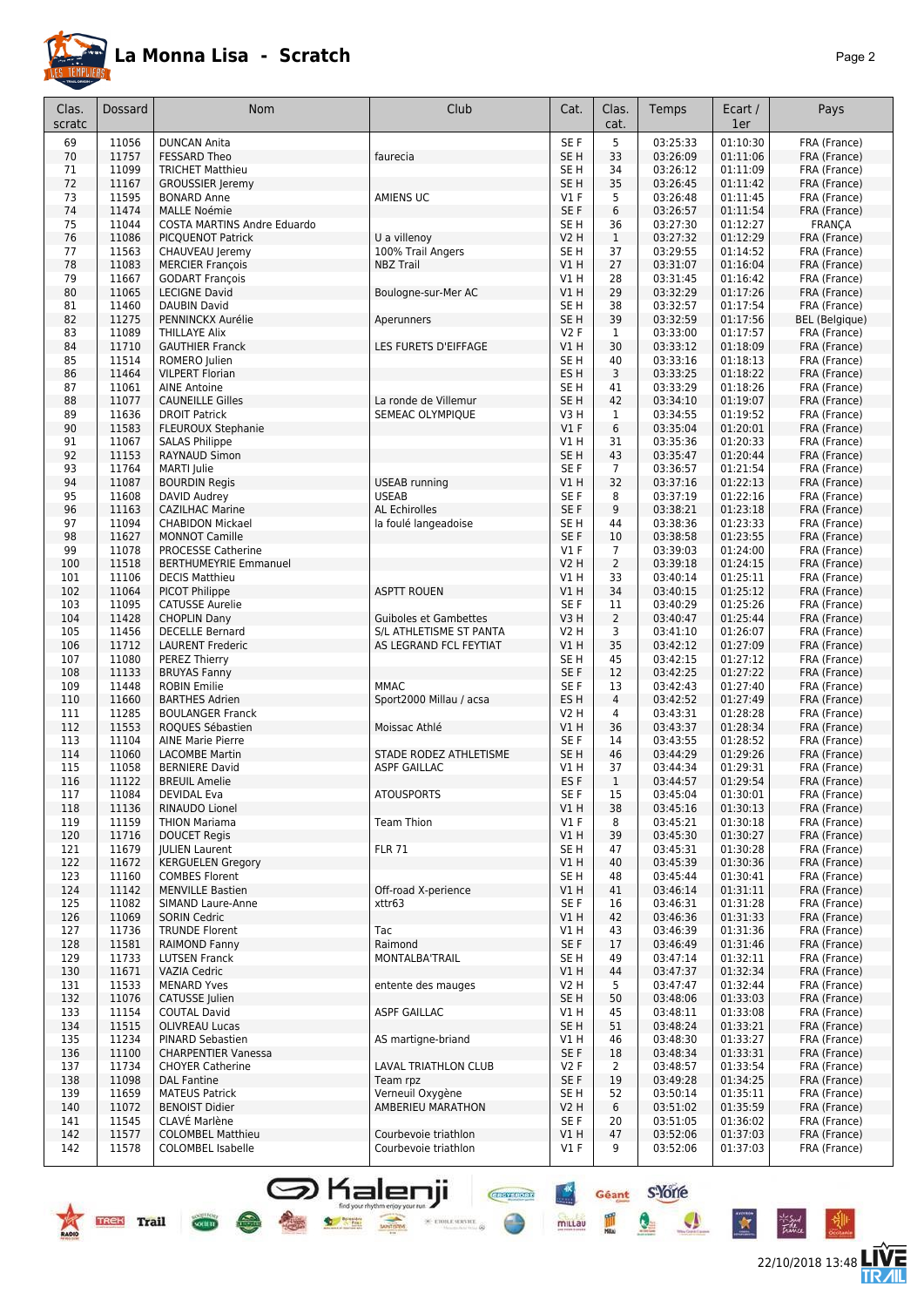

22/10/2018 13:48 **LIVE** 

Géant S-Yorre

Q

鳳

 $\bullet$ 

 $\star$ 

 $-6$ 

 $\frac{1}{2}$ 

mittau

**Chefflord** 

 $\text{ 9.471} \times \text{ 10.53} \times \text{ 10.53} \times \text{ 10.53} \times \text{ 10.53} \times \text{ 10.53} \times \text{ 10.53} \times \text{ 10.53} \times \text{ 10.53} \times \text{ 10.53} \times \text{ 10.53} \times \text{ 10.53} \times \text{ 10.53} \times \text{ 10.53} \times \text{ 10.53} \times \text{ 10.53} \times \text{ 10.53} \times \text{ 10.53} \times \text{$ 

| Clas.<br>scratc | Dossard        | <b>Nom</b>                                             | Club                                                  | Cat.            | Clas.<br>cat.  | Temps                | Ecart /<br>1er       | Pays                         |
|-----------------|----------------|--------------------------------------------------------|-------------------------------------------------------|-----------------|----------------|----------------------|----------------------|------------------------------|
|                 |                |                                                        |                                                       |                 |                |                      |                      |                              |
| 144             | 11093          | <b>BOUTONNÉ Michel</b>                                 | ASNIERES SPORTS ATHLETI                               | V2 H            | $\overline{7}$ | 03:52:19             | 01:37:16             | FRA (France)                 |
| 145<br>146      | 11737<br>11123 | <b>CECCALDI Gabrielle</b><br><b>ASSIE Julie</b>        | <b>ASO NTN-SNR</b>                                    | SE F<br>SE F    | 21<br>22       | 03:52:34<br>03:52:40 | 01:37:31<br>01:37:37 | FRA (France)<br>FRA (France) |
| 147             | 11721          | SAMSON/LAURENT Severine                                | AS LEGRAND FCL FEYTIAT                                | SE F            | 23             | 03:52:50             | 01:37:47             | FRA (France)                 |
| 148             | 11683          | <b>LEAUTIER Andrea</b>                                 |                                                       | ES <sub>F</sub> | 2              | 03:52:59             | 01:37:56             | FRA (France)                 |
| 149             | 11771          | <b>VADANT Aurelien</b>                                 |                                                       | SE <sub>H</sub> | 53             | 03:53:00             | 01:37:57             |                              |
| 149             | 11772          | <b>SALAVERT Xavier</b>                                 |                                                       | SE H            | 53             | 03:53:00             | 01:37:57             |                              |
| 151             | 11108          | MASSE Clément                                          |                                                       | SE <sub>H</sub> | 55             | 03:53:11             | 01:38:08             | FRA (France)                 |
| 152             | 11354          | <b>BRAS</b> Jeremy                                     |                                                       | SE H            | 56             | 03:53:50             | 01:38:47             | FRA (France)                 |
| 153             | 11750          | <b>BERNARD Didier</b>                                  | <b>STADE LAVALLOIS</b>                                | V3H             | 3              | 03:54:00             | 01:38:57             | FRA (France)                 |
| 154<br>154      | 11144<br>11635 | <b>BREUIL BOSDURE Francis</b><br><b>FORTIER Morvan</b> | <b>NBZ TRAIL</b>                                      | V1 H<br>SE H    | 48<br>57       | 03:54:18<br>03:54:18 | 01:39:15<br>01:39:15 | FRA (France)<br>FRA (France) |
| 156             | 11147          | SMIRNAPOULO Mélanie                                    |                                                       | SE F            | 24             | 03:54:23             | 01:39:20             | FRA (France)                 |
| 156             | 11290          | SELWA Sylvie                                           |                                                       | $VI$ F          | 10             | 03:54:23             | 01:39:20             | FRA (France)                 |
| 158             | 11120          | <b>CAPELLE Veronique</b>                               | ATHLÉTISME SAINT PANTAL                               | $VI$ F          | 11             | 03:54:39             | 01:39:36             | FRA (France)                 |
| 159             | 11691          | <b>BILY Gaëlle</b>                                     | Stade lavallois                                       | SE F            | 25             | 03:54:43             | 01:39:40             | FRA (France)                 |
| 160             | 11675          | <b>ANGLADE Thibaut</b>                                 |                                                       | SE H            | 58             | 03:54:52             | 01:39:49             | FRA (France)                 |
| 161             | 11714          | <b>NANOT Virginie</b>                                  | AS LEGRAND FCL FEYTIAT                                | $VI$ F          | 12             | 03:54:56             | 01:39:53             | FRA (France)                 |
| 162<br>163      | 11549<br>11243 | <b>ANGIBAUD Pauline</b><br><b>CUGINI Olivier</b>       | Les foulées saussinoise                               | $VI$ F<br>V2 H  | 13<br>8        | 03:56:04<br>03:56:30 | 01:41:01<br>01:41:27 | FRA (France)<br>FRA (France) |
| 164             | 11729          | <b>NIELSEN Christian</b>                               |                                                       | V1 H            | 49             | 03:56:54             | 01:41:51             |                              |
| 165             | 11189          | LACHAUME Sarah                                         | 100% TRAIL ANGERS                                     | SE F            | 26             | 03:57:40             | 01:42:37             | FRA (France)                 |
| 166             | 11052          | <b>BAYLE Olivier</b>                                   |                                                       | SE H            | 59             | 03:57:42             | 01:42:39             | FRA (France)                 |
| 167             | 11250          | <b>LOUYOT Claire</b>                                   |                                                       | SE F            | 27             | 03:57:44             | 01:42:41             | FRA (France)                 |
| 168             | 11768          | QUENTIN Jean                                           | faurecia                                              | SE H            | 60             | 03:57:45             | 01:42:42             | FRA (France)                 |
| 169<br>170      | 11402<br>11392 | SERRURIER Sébastien<br><b>MUCKE Thierry</b>            | <b>ASCL Running</b>                                   | V1 H<br>V2 H    | 50<br>9        | 03:57:47<br>03:58:19 | 01:42:44<br>01:43:16 | FRA (France)<br>FRA (France) |
| 171             | 11615          | <b>CHAMEYRAT Nathalie</b>                              | <b>UA Villenov</b>                                    | $VI$ F          | 14             | 03:59:03             | 01:44:00             | FRA (France)                 |
| 172             | 11075          | <b>LECOMTE Sophie</b>                                  | quiboles et guimbettes                                | <b>V2F</b>      | 3              | 03:59:16             | 01:44:13             | FRA (France)                 |
| 172             | 11193          | <b>DESIROTTE Gilles</b>                                |                                                       | V1 H            | 51             | 03:59:16             | 01:44:13             | <b>BEL</b> (Belgique)        |
| 174             | 11055          | VIDAL Julien                                           |                                                       | SE H            | 61             | 03:59:21             | 01:44:18             | FRA (France)                 |
| 175             | 11715          | PADIE Aurélien                                         |                                                       | SE <sub>H</sub> | 62             | 03:59:33             | 01:44:30             | FRA (France)                 |
| 176             | 11722          | SEIGNARD Julie                                         |                                                       | SE <sub>F</sub> | 28             | 03:59:34             | 01:44:31             | FRA (France)                 |
| 177<br>178      | 11150<br>11619 | <b>COLLETTE Philippe</b><br>DEBES Eric                 | Athétic club réolais                                  | V1 H<br>V2 H    | 52<br>10       | 03:59:35<br>03:59:37 | 01:44:32<br>01:44:34 | FRA (France)<br>FRA (France) |
| 179             | 11385          | <b>BOULANGER Jordan</b>                                | Béthune Athlétisme                                    | SE <sub>H</sub> | 63             | 04:00:19             | 01:45:16             | FRA (France)                 |
| 180             | 11259          | <b>COUSIN Damien</b>                                   |                                                       | V1 H            | 53             | 04:00:21             | 01:45:18             | FRA (France)                 |
| 181             | 11156          | <b>ABITBOL Valérie</b>                                 |                                                       | SE F            | 29             | 04:00:40             | 01:45:37             | FRA (France)                 |
| 182             | 11115          | <b>HEMONET François</b>                                | <b>TOUROULIS</b>                                      | V1 H            | 54             | 04:00:44             | 01:45:41             | FRA (France)                 |
| 183             | 11138          | <b>LOCONTE François</b>                                | Les Fortiches du Laurag                               | V1 H            | 55             | 04:00:56             | 01:45:53             | FRA (France)                 |
| 184<br>185      | 11127<br>11121 | <b>MICHON Nicolas</b><br><b>ARRASSUS Alain</b>         | <b>NBZ TRAIL</b><br>Ascl running                      | V1 H<br>V2 H    | 56<br>11       | 04:01:32<br>04:01:40 | 01:46:29<br>01:46:37 | FRA (France)<br>FRA (France) |
| 186             | 11449          | RICHARD Michael                                        |                                                       | V2 H            | 12             | 04:01:49             | 01:46:46             | FRA (France)                 |
| 187             | 11205          | DHOOGE Joelle                                          | LES FOULEES DE MORNAS                                 | $VI$ F          | 15             | 04:01:50             | 01:46:47             | FRA (France)                 |
| 188             | 11161          | CLOT-COLLETTE Sophie                                   |                                                       | V1F             | 16             | 04:02:03             | 01:47:00             | FRA (France)                 |
| 189             | 11711          | <b>GUENIOT Clotilde</b>                                | LES FURETS D'EIFFAGE                                  | SE F            | 30             | 04:02:12             | 01:47:09             | FRA (France)                 |
| 190             | 11732          | <b>GARAMPON Pierre</b>                                 |                                                       | SE H            | 64             | 04:02:32             | 01:47:29             | FRA (France)                 |
| 191<br>192      | 11520<br>11439 | <b>GAUTHERIE Angélique</b><br><b>MARTIN Christine</b>  | Val d Europe athlétisme<br>AS MARTIGNE BRIAND         | $VI$ F<br>V1F   | 17<br>18       | 04:02:33<br>04:02:35 | 01:47:30<br>01:47:32 | FRA (France)<br>FRA (France) |
| 193             | 11535          | <b>GRATACAP Clement</b>                                |                                                       | SE <sub>H</sub> | 65             | 04:02:40             | 01:47:37             | FRA (France)                 |
| 194             | 11117          | <b>DESTARAC</b> Jerome                                 | ATHLE 632                                             | VIH             | 57             | 04:03:03             | 01:48:00             | FRA (France)                 |
| 195             | 11173          | <b>FONTENEAU Sophie</b>                                | <b>ASPTT</b>                                          | $VI$ F          | 19             | 04:03:33             | 01:48:30             | FRA (France)                 |
| 196             | 11466          | <b>VILPERT Arnaud</b>                                  |                                                       | ES H            | 5              | 04:04:05             | 01:49:02             | FRA (France)                 |
| 197             | 11631          | <b>MAZURE Jean-Francois</b>                            | AS Faurecia France                                    | V1 H            | 58             | 04:04:18             | 01:49:15             | FRA (France)                 |
| 198             | 11589          | <b>THIERY Charlotte</b>                                | <b>AS ROMAGNAT</b>                                    | SE F            | 31             | 04:04:25             | 01:49:22             | FRA (France)                 |
| 199<br>200      | 11112<br>11103 | <b>BUSCAIL Jerome</b><br><b>PANTEIX Franck</b>         | quiboles et gambettes<br><b>GUIBOLES ET GAMBETTES</b> | V1 H<br>V2 H    | 59<br>13       | 04:04:51<br>04:04:54 | 01:49:48<br>01:49:51 | FRA (France)<br>FRA (France) |
| 201             | 11706          | <b>CUSSAC Sébastien</b>                                |                                                       | V1 H            | 60             | 04:05:08             | 01:50:05             | FRA (France)                 |
| 202             | 11109          | USCHER Sébastien                                       |                                                       | SE H            | 66             | 04:05:52             | 01:50:49             | MON (Monaco)                 |
| 203             | 11735          | PERA David                                             | Team Run Forez                                        | V2 H            | 14             | 04:06:14             | 01:51:11             | FRA (France)                 |
| 204             | 11184          | FERNANDES Avelino Osvaldo                              |                                                       | V2 H            | 15             | 04:06:24             | 01:51:21             | FRA (France)                 |
| 205             | 11151          | <b>SARRION Emeline</b>                                 |                                                       | SE F            | 32             | 04:06:54             | 01:51:51             | FRA (France)                 |
| 206             | 11177          | <b>DIEZ Camille</b>                                    | 1000 pattes vicquois                                  | SE F            | 33             | 04:06:58             | 01:51:55<br>01:52:04 | FRA (France)                 |
| 207<br>208      | 11143<br>11188 | <b>BAILLET Christelle</b><br><b>BENARD Catherine</b>   | <b>UA VILLENOY</b><br><b>ASCHU NANTES</b>             | $VI$ F<br>V2F   | 20<br>4        | 04:07:07<br>04:07:23 | 01:52:20             | FRA (France)<br>FRA (France) |
| 209             | 11097          | <b>MIOCHE Mickael</b>                                  |                                                       | SE H            | 67             | 04:07:40             | 01:52:37             | FRA (France)                 |
| 210             | 11152          | POIRIER Adrien                                         |                                                       | SE H            | 68             | 04:07:42             | 01:52:39             | FRA (France)                 |
| 211             | 11148          | <b>GALANDRIN Elodie</b>                                | MIC Plan de Cugues                                    | SE F            | 34             | 04:07:47             | 01:52:44             | FRA (France)                 |
| 212             | 11162          | <b>BIDRON Frederic</b>                                 | S/I sanary cap garonne                                | SE H            | 69             | 04:08:11             | 01:53:08             | FRA (France)                 |
| 213             | 11140          | <b>BILLARD Nicolas</b>                                 | A S EFFIAT                                            | SE H            | 70             | 04:08:32             | 01:53:29             | FRA (France)                 |
| 214<br>215      | 11728<br>11124 | PELLEW Alex<br><b>RECH Philippe</b>                    | AMC AUBAGNE                                           | VIH<br>V2 H     | 61<br>16       | 04:08:41<br>04:09:16 | 01:53:38<br>01:54:13 | FRA (France)                 |
| 216             | 11113          | <b>AUMONT Carole</b>                                   |                                                       | SE F            | 35             | 04:09:24             | 01:54:21             | FRA (France)                 |
| 217             | 11662          | <b>RICCI Damien</b>                                    |                                                       | SE H            | 71             | 04:09:27             | 01:54:24             | FRA (France)                 |
| 218             | 11525          | <b>TRONTIN Laurent</b>                                 |                                                       | V1 H            | 62             | 04:09:46             | 01:54:43             | FRA (France)                 |

**S** Kalenji

 $\bullet$  set

**TREE** Trail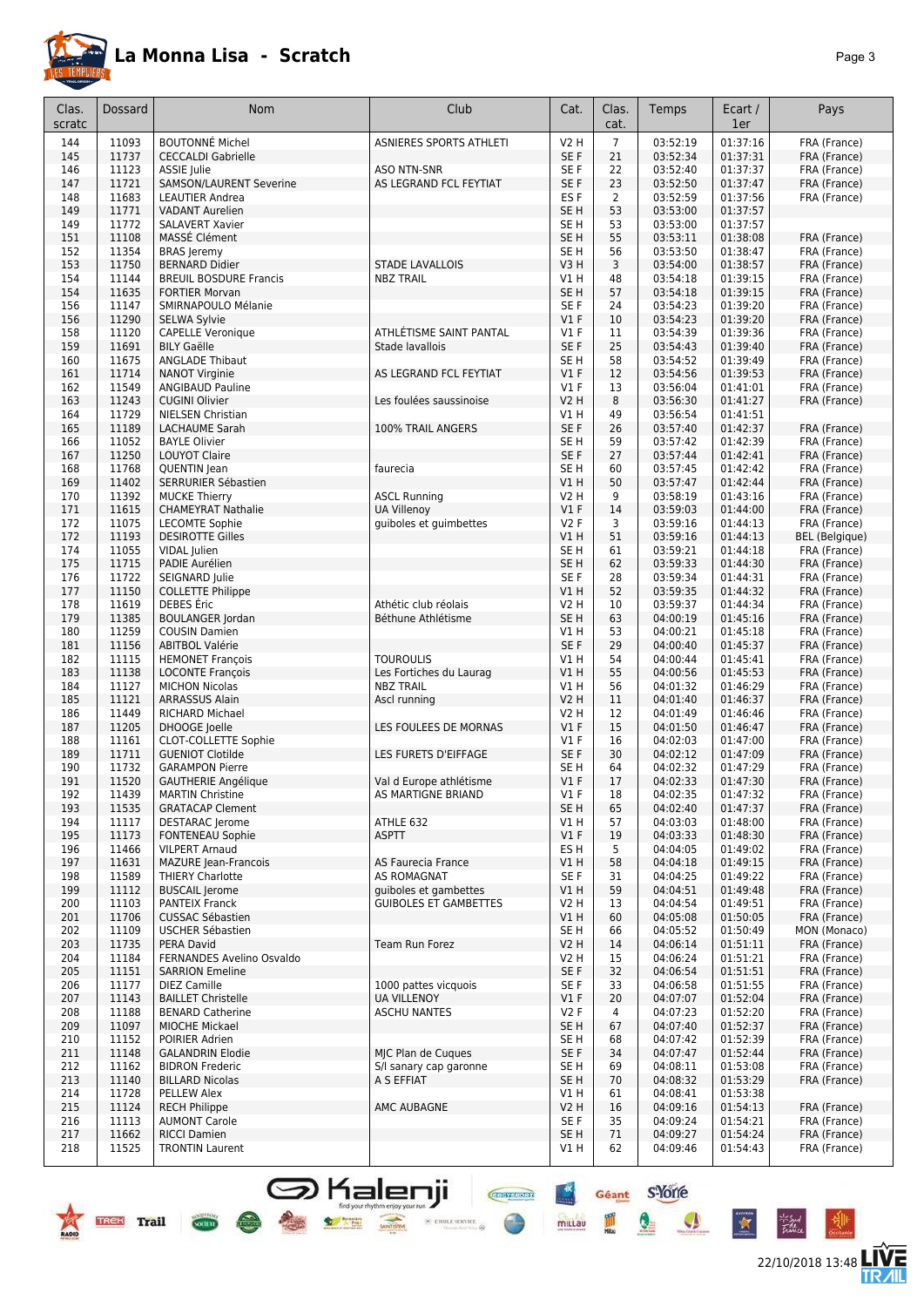

22/10/2018 13:48 **LIVE** 

Géant S-Yorre

Q

I

 $\bullet$ 

 $\star$ 

Cher Long

 $\%$  error examer $\omega$ 

 $\rightarrow$ 

millau

| Clas.<br>scratc | Dossard        | <b>Nom</b>                                         | Club                                             | Cat.                  | Clas.<br>cat. | Temps                | Ecart /<br>1er       | Pays                         |
|-----------------|----------------|----------------------------------------------------|--------------------------------------------------|-----------------------|---------------|----------------------|----------------------|------------------------------|
| 219             | 11526          | <b>MENET Arnaud</b>                                |                                                  | V1 H                  | 63            | 04:09:49             | 01:54:46             | FRA (France)                 |
| 220             | 11528          | <b>GOY Florent</b>                                 |                                                  | VIH                   | 64            | 04:10:20             | 01:55:17             | FRA (France)                 |
| 221             | 11432          | <b>CLÉMENT Francois</b>                            |                                                  | SE H                  | 72            | 04:10:32             | 01:55:29             | FRA (France)                 |
| 222             | 11207          | <b>LADES David</b>                                 |                                                  | SE <sub>H</sub>       | 73            | 04:10:47             | 01:55:44             | FRA (France)                 |
| 223             | 11170          | <b>TEISSIER Christophe</b>                         |                                                  | <b>V2 H</b>           | 17            | 04:11:29             | 01:56:26             | FRA (France)                 |
| 224<br>225      | 11462<br>11199 | ROUQUETTE Audrey<br>DHOOGE Christophe              | les foulées saussinoise<br>LES FOULEES DE MORNAS | SE F<br>V2 H          | 36<br>18      | 04:12:31<br>04:12:32 | 01:57:28<br>01:57:29 | FRA (France)<br>FRA (France) |
| 226             | 11673          | <b>BERNAL Christophe</b>                           |                                                  | V1H                   | 65            | 04:12:35             | 01:57:32             | FRA (France)                 |
| 227             | 11566          | DURRIEU Sébastien                                  | Asnieres athletisme                              | SE H                  | 74            | 04:13:14             | 01:58:11             | FRA (France)                 |
| 228             | 11633          | <b>DEVANNE</b> Julien                              | SOCOTEC RUNNING TEAM                             | V1 H                  | 66            | 04:13:25             | 01:58:22             | FRA (France)                 |
| 229             | 11769          | <b>ROUX Clementine</b>                             |                                                  | SE F                  | 37            | 04:13:27             | 01:58:24             | FRA (France)                 |
| 230             | 11540          | DAUPHIN Rémy                                       | Plauzat sport nature                             | SE H                  | 75            | 04:13:34             | 01:58:31             | FRA (France)                 |
| 231             | 11141          | FENIOUX Delphine                                   |                                                  | $VI$ F                | 21            | 04:13:52             | 01:58:49             | FRA (France)                 |
| 232             | 11658          | <b>GOUCHET Thierry</b>                             |                                                  | <b>V2 H</b>           | 19            | 04:14:17             | 01:59:14             | FRA (France)                 |
| 233             | 11690          | <b>GUINCHARD Julien</b>                            |                                                  | SE H                  | 76            | 04:14:27             | 01:59:24             | FRA (France)                 |
| 234             | 11176          | LAFOUGERE Franck                                   |                                                  | SE <sub>H</sub>       | 77            | 04:14:30             | 01:59:27             | FRA (France)                 |
| 235             | 11128          | <b>VOREAUX Christophe</b>                          | courir a merville                                | <b>V2 H</b>           | 20            | 04:14:32             | 01:59:29             | FRA (France)                 |
| 236<br>237      | 11741<br>11131 | <b>GUESDON Servanne</b><br><b>GUERTIN Pascal</b>   |                                                  | SE F<br>V2 H          | 38<br>21      | 04:14:53<br>04:14:55 | 01:59:50<br>01:59:52 | FRA (France)                 |
| 238             | 11681          | NICOLARDOT Luka                                    | useab running                                    | SE H                  | 78            | 04:14:59             | 01:59:56             | FRA (France)<br>FRA (France) |
| 239             | 11522          | <b>BLEUZEN Laurène</b>                             | Élan du porzay                                   | SE F                  | 39            | 04:15:06             | 02:00:03             | FRA (France)                 |
| 240             | 11523          | <b>BIDAN Anne-Sophie</b>                           |                                                  | SE F                  | 40            | 04:15:07             | 02:00:04             | FRA (France)                 |
| 241             | 11529          | <b>HOVDEN Agnes</b>                                |                                                  | SE F                  | 41            | 04:15:08             | 02:00:05             | FRA (France)                 |
| 242             | 11584          | <b>KERAUDREN Olivier</b>                           | <b>SAM PARIS 12</b>                              | VIH                   | 67            | 04:15:09             | 02:00:06             | FRA (France)                 |
| 243             | 11664          | <b>NORRIN Aurelie</b>                              | Noblat running évasion                           | SE F                  | 42            | 04:15:12             | 02:00:09             | FRA (France)                 |
| 244             | 11494          | ??? ???                                            |                                                  |                       | $\mathbf{1}$  | 04:15:17             | 02:00:14             |                              |
| 245             | 11165          | <b>RENEVOT Caroline</b>                            |                                                  | SE <sub>F</sub>       | 43            | 04:15:18             | 02:00:15             | FRA (France)                 |
| 246             | 11603          | <b>MARTY Pierre</b>                                | <b>DDX BRUGUIERES</b>                            | V1 H                  | 68            | 04:15:20             | 02:00:17             | FRA (France)                 |
| 247             | 11178          | <b>ROURE Laurent</b>                               |                                                  | V1 H                  | 69            | 04:15:50             | 02:00:47             | FRA (France)                 |
| 248             | 11572          | <b>BRICHE Germain</b>                              |                                                  | SE <sub>H</sub>       | 79            | 04:15:57             | 02:00:54             | FRA (France)                 |
| 249             | 11547          | <b>BERLAND Damien</b>                              | 53013                                            | <b>V1 H</b>           | 70            | 04:15:58             | 02:00:55             | FRA (France)                 |
| 250             | 11274          | <b>DAUMAS Laurent</b>                              | LOMBERS SPORT NATURE                             | V1H                   | 71            | 04:16:04             | 02:01:01             | FRA (France)                 |
| 250             | 11758          | <b>GODART Xavier</b>                               | faurecia                                         | SE <sub>H</sub>       | 80            | 04:16:04             | 02:01:01             | FRA (France)                 |
| 252             | 11425          | <b>BLANC Lilian</b>                                |                                                  | V1 H                  | 72            | 04:16:08             | 02:01:05             | FRA (France)                 |
| 253             | 11570          | VAN DE CAPPELLE Mathieu                            |                                                  | SE H                  | 81            | 04:16:09             | 02:01:06             | FRA (France)                 |
| 254<br>255      | 11437<br>11254 | <b>BEAUDET Myriam</b><br><b>TETARD Helene</b>      | <b>LMA 72</b><br>OMNISPORTS DE CAMPAGNE          | $VI$ F<br>SE F        | 22<br>44      | 04:16:13             | 02:01:10<br>02:01:16 | FRA (France)                 |
| 256             | 11620          | <b>BRETHOMÉ Benjamin</b>                           |                                                  | ES <sub>H</sub>       | 6             | 04:16:19<br>04:17:24 | 02:02:21             | FRA (France)<br>FRA (France) |
| 257             | 11169          | <b>FERRASSE Sylvie</b>                             | gruissan sport evenemen                          | V2 F                  | 5             | 04:17:29             | 02:02:26             | FRA (France)                 |
| 257             | 11629          | <b>FLIPEAU Alain</b>                               | S/L GAZELEC ANGERS                               | V2 H                  | 22            | 04:17:29             | 02:02:26             | FRA (France)                 |
| 259             | 11451          | HENRY Jean Luc                                     |                                                  | <b>V2 H</b>           | 23            | 04:18:01             | 02:02:58             | FRA (France)                 |
| 260             | 11049          | <b>GENOT Jerome</b>                                | <b>Tram WTF</b>                                  | SE <sub>H</sub>       | 82            | 04:18:30             | 02:03:27             | FRA (France)                 |
| 261             | 11610          | <b>LECOMTE Nicolas</b>                             |                                                  | <b>V2 H</b>           | 24            | 04:18:36             | 02:03:33             | FRA (France)                 |
| 262             | 11738          | <b>CHABANET Richard</b>                            | Chabanet                                         | <b>V1 H</b>           | 73            | 04:18:39             | 02:03:36             | FRA (France)                 |
| 263             | 11110          | <b>BAIWY Olivia</b>                                | Cepal                                            | SE F                  | 45            | 04:18:50             | 02:03:47             | BEL (Belgique)               |
| 264             | 11763          | LE MAUR Jean Hugues                                |                                                  | V2 H                  | 25            | 04:18:57             | 02:03:54             | FRA (France)                 |
| 265             | 11434          | <b>FOULQUIER Amelie</b>                            |                                                  | SE F                  | 46            | 04:19:02             | 02:03:59             | FRA (France)                 |
| 266             | 11240          | POUGHEON Chloe                                     | FLR71                                            | SE F                  | 47            | 04:19:15             | 02:04:12             | FRA (France)                 |
| 267<br>268      | 11742          | <b>GILLET Christophe</b>                           | <b>TAC</b>                                       | SE <sub>H</sub>       | 83<br>26      | 04:19:28<br>04:19:31 | 02:04:25<br>02:04:28 | FRA (France)                 |
| 269             | 11731<br>11618 | <b>GENDRON</b> Jean Luc<br><b>MIDON Agnes</b>      | triathlon club nantais                           | <b>V2 H</b><br>$VI$ F | 23            | 04:19:33             | 02:04:30             | FRA (France)<br>FRA (France) |
| 270             | 11703          | <b>ASISCLO Romain</b>                              |                                                  | SE <sub>H</sub>       | 84            | 04:19:36             | 02:04:33             |                              |
| 271             | 11272          | MARTINEZ Jérôme                                    |                                                  | SE H                  | 85            | 04:19:37             | 02:04:34             | FRA (France)                 |
| 272             | 11203          | LESECQ Jerome                                      | <b>Falicoun Trail Plaisir</b>                    | V1H                   | 74            | 04:19:47             | 02:04:44             | FRA (France)                 |
| 273             | 11137          | <b>CHARMASSON Sylvie</b>                           | <b>BMA</b>                                       | $VI$ F                | 24            | 04:19:53             | 02:04:50             | FRA (France)                 |
| 274             | 11246          | PONS Stephanie                                     |                                                  | SE F                  | 48            | 04:20:04             | 02:05:01             | FRA (France)                 |
| 275             | 11646          | VASLET Émilie                                      | Courir à ploudal                                 | SE F                  | 49            | 04:20:17             | 02:05:14             | FRA (France)                 |
| 276             | 11172          | <b>CYRIL Pauchard</b>                              | <b>4 RUNNERS</b>                                 | V1 H                  | 75            | 04:20:56             | 02:05:53             | FRA (France)                 |
| 277             | 11465          | LETESSIER Christophe                               | <b>BSGA</b>                                      | V1 H                  | 76            | 04:21:00             | 02:05:57             | FRA (France)                 |
| 278             | 11215          | <b>BIT Lionel</b>                                  | TRIATHLON ROMANAIS PEAG                          | V1 H                  | 77            | 04:21:02             | 02:05:59             | FRA (France)                 |
| 279             | 11237          | FERREIRA Marinho                                   |                                                  | V1 H                  | 78            | 04:21:26             | 02:06:23             | FRA (France)                 |
| 280             | 11647          | <b>DELON Maxime</b>                                |                                                  | SE H                  | 86            | 04:21:53             | 02:06:50             | FRA (France)                 |
| 281             | 11200<br>11262 | ROSSELET RUIZ Hélène                               | SAM PARIS 12                                     | SE F<br>SE F          | 50<br>50      | 04:22:01<br>04:22:01 | 02:06:58<br>02:06:58 | FRA (France)                 |
| 281<br>283      | 11355          | <b>MESSAGER Laurie</b><br><b>GAUCHER Genevieve</b> | LES FURETS D'EIFFAGE                             | V3F                   | $\mathbf{1}$  | 04:22:03             | 02:07:00             | FRA (France)<br>FRA (France) |
| 284             | 11555          | SOULARD Wilfried                                   |                                                  | V1 H                  | 79            | 04:22:04             | 02:07:01             | FRA (France)                 |
| 285             | 11248          | <b>TOURNIER Elodie</b>                             |                                                  | SE F                  | 52            | 04:22:10             | 02:07:07             | FRA (France)                 |
| 286             | 11560          | ELIE Aurélie                                       | ETAMPES ATHLETISME                               | SE F                  | 53            | 04:22:11             | 02:07:08             | FRA (France)                 |
| 287             | 11766          | O'RIORDAN Ella                                     |                                                  | SE F                  | 54            | 04:22:13             | 02:07:10             | FRA (France)                 |
| 288             | 11431          | <b>AURAIN Gregory</b>                              | association quiboles et                          | VIH                   | 80            | 04:22:15             | 02:07:12             | FRA (France)                 |
| 289             | 11224          | <b>AUGER Catherine</b>                             |                                                  | $VI$ F                | 25            | 04:22:21             | 02:07:18             | FRA (France)                 |
| 290             | 11220          | ESPANA Jean Paul                                   |                                                  | V1H                   | 81            | 04:22:23             | 02:07:20             | FRA (France)                 |
| 291             | 11587          | <b>BARRES Eric</b>                                 |                                                  | V1 H                  | 82            | 04:22:37             | 02:07:34             | FRA (France)                 |
| 292             | 11536          | <b>DUCROS DUMONT Anne Laure</b>                    | AMBERIEU MARATHON                                | SE F                  | 55            | 04:22:40             | 02:07:37             | FRA (France)                 |
|                 |                |                                                    |                                                  |                       |               |                      |                      |                              |

**S** Kalenji

**Service** Water

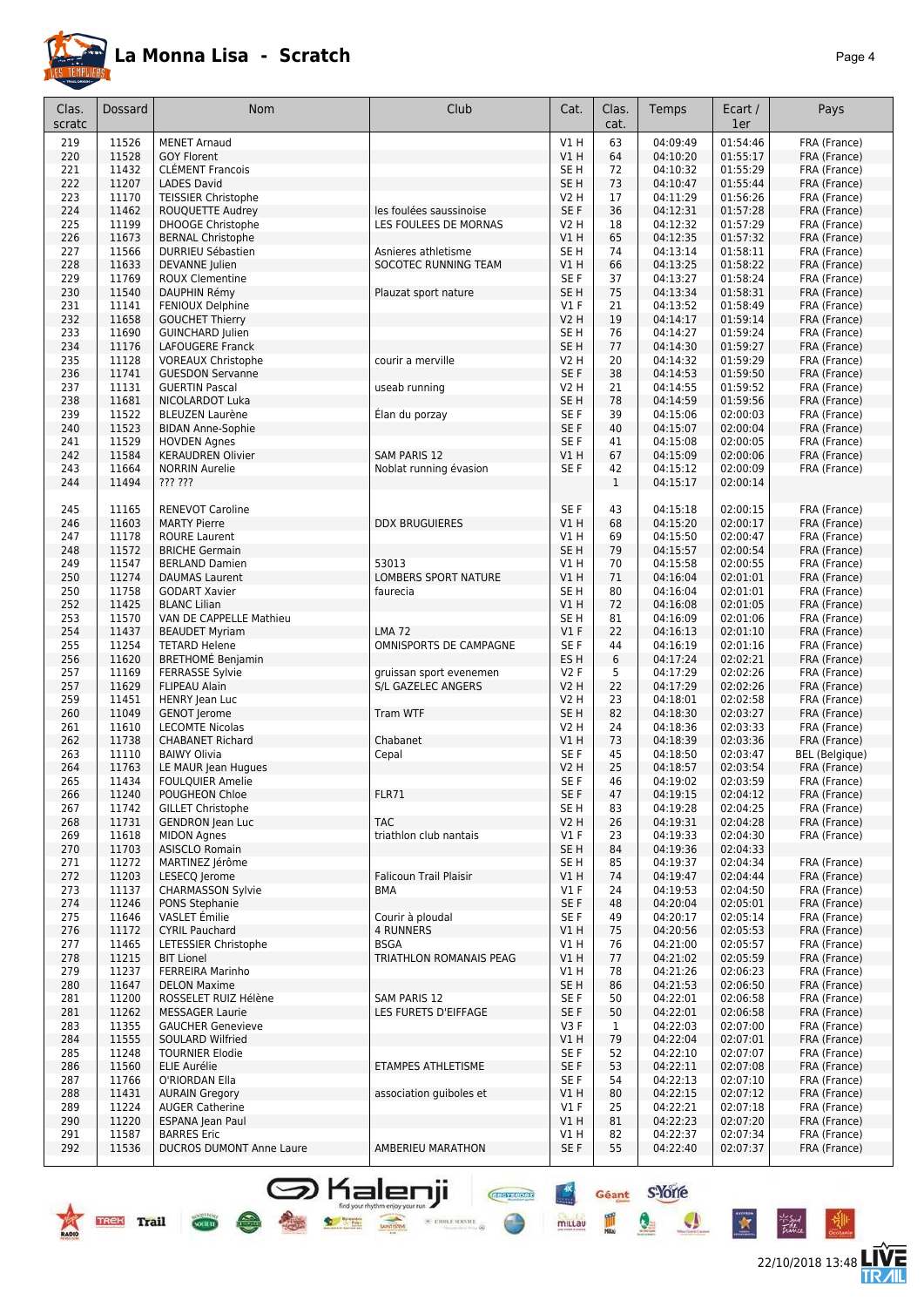

22/10/2018 13:48 **LIVE** 

Géant S-Yorre

 $\bullet$ 

 $\bullet$ 

 $\star$ 

 $-6$ 

**Chefflord** 

 $\frac{1}{\sqrt{2}}$  etoile service  $\frac{1}{\sqrt{2}}$ 

 $\frac{+x}{-x}$ 

mittau

皿

| Clas.      | Dossard        | <b>Nom</b>                                      | Club                      | Cat.                   | Clas.          | Temps                | Ecart /              | Pays                         |
|------------|----------------|-------------------------------------------------|---------------------------|------------------------|----------------|----------------------|----------------------|------------------------------|
| scratc     |                |                                                 |                           |                        | cat.           |                      | 1er                  |                              |
| 293        | 11320          | <b>RAVAUD Samuel</b>                            |                           | ES <sub>H</sub>        | $\overline{7}$ | 04:23:10             | 02:08:07             | FRA (France)                 |
| 294        | 11174          | <b>CHRISTOPHE Delphine</b>                      | Courir à mennecy          | V1F                    | 26             | 04:23:11             | 02:08:08             | FRA (France)                 |
| 295        | 11074          | <b>LEGRAND Vincent</b>                          |                           | V1 H                   | 83             | 04:23:30             | 02:08:27             | FRA (France)                 |
| 296        | 11586          | <b>ABGRALL Sylvain</b>                          |                           | SE <sub>H</sub>        | 87             | 04:23:34             | 02:08:31             | FRA (France)                 |
| 297        | 11185          | <b>COSTES Mélanie</b>                           |                           | SE F                   | 56             | 04:23:50             | 02:08:47             | FRA (France)                 |
| 297        | 11438          | LE MANER Jacque                                 |                           | V2 H                   | 27             | 04:23:50             | 02:08:47             | FRA (France)                 |
| 299        | 11751          | <b>CHARNET Marine</b>                           |                           | SE F                   | 57             | 04:23:52             | 02:08:49             | FRA (France)                 |
| 300        | 11512          | <b>FULCONIS Stephane</b>                        |                           | V1H                    | 84             | 04:24:13             | 02:09:10             | FRA (France)                 |
| 301        | 11551          | <b>BOUREAU Céline</b>                           | <b>VERNEUIL OXYGENE</b>   | SE F                   | 58             | 04:24:16             | 02:09:13             | FRA (France)                 |
| 302        | 11125          | FAIVRE Séréna                                   |                           | ES <sub>F</sub>        | 3              | 04:24:17             | 02:09:14             | FRA (France)                 |
| 303        | 11191          | PAQUEREAU Benoit                                | acchantonnay              | V1 H                   | 85             | 04:24:19             | 02:09:16             | FRA (France)                 |
| 304        | 11265          | <b>SORIN Alexandre</b>                          |                           | ES H                   | 8              | 04:24:22             | 02:09:19             | FRA (France)                 |
| 305        | 11621          | <b>IEANSON Laurie</b>                           | <b>UR78</b>               | SE F                   | 59             | 04:24:25             | 02:09:22             | FRA (France)                 |
| 306        | 11634          | <b>CHRAIBI Taoufiq</b>                          | <b>TRIVELOCE</b>          | SE H                   | 88             | 04:24:33             | 02:09:30             | FRA (France)                 |
| 307        | 11637          | <b>DUCASTAING Michel</b>                        | Semeac olympique          | V2 H                   | 28<br>60       | 04:24:56             | 02:09:53             | FRA (France)                 |
| 308<br>308 | 11251<br>11334 | <b>BECART Camille</b>                           |                           | SE F<br>SE H           | 89             | 04:25:00             | 02:09:57<br>02:09:57 | FRA (France)                 |
| 310        | 11585          | <b>BLANCHARD Sébastien</b><br><b>BELOT Eric</b> |                           | V1H                    | 86             | 04:25:00<br>04:25:01 | 02:09:58             | FRA (France)<br>FRA (France) |
| 311        | 11417          | <b>BRISSIET Amelie</b>                          |                           | SE <sub>F</sub>        | 61             | 04:25:03             | 02:10:00             | FRA (France)                 |
| 312        | 11171          | <b>BRABANDER Guy</b>                            | <b>GRAVITY</b>            | V2 H                   | 29             | 04:25:28             | 02:10:25             | FRA (France)                 |
| 313        | 11698          | NICOLARDOT Laurent                              |                           | V1 H                   | 87             | 04:25:36             | 02:10:33             | FRA (France)                 |
| 314        | 11575          | <b>DECONINCK Jeannine</b>                       | LEZITRAIL 34              | SE F                   | 62             | 04:25:42             | 02:10:39             | FRA (France)                 |
| 315        | 11521          | ALBERT-CHAMBON Céline                           | Verneuil Oxygène          | SE F                   | 63             | 04:26:12             | 02:11:09             | FRA (France)                 |
| 316        | 11119          | <b>COUSIN Yoan</b>                              |                           | SE <sub>H</sub>        | 90             | 04:26:41             | 02:11:38             | FRA (France)                 |
| 317        | 11247          | <b>DOUSSIERE Olivier</b>                        |                           | V1 H                   | 88             | 04:26:59             | 02:11:56             | FRA (France)                 |
| 317        | 11488          | <b>BISTUE Gilles</b>                            | les renards de caravett   | V1 H                   | 88             | 04:26:59             | 02:11:56             | FRA (France)                 |
| 319        | 11187          | <b>COSENTINO Pascal</b>                         | Falicoun trail plaisir    | SE H                   | 91             | 04:27:19             | 02:12:16             | FRA (France)                 |
| 320        | 11501          | <b>JONGET Cédric</b>                            |                           | V1 H                   | 90             | 04:27:43             | 02:12:40             | FRA (France)                 |
| 321        | 11497          | ABREU DE LA CRUZ Aidée                          | T3Team                    | SE F                   | 64             | 04:27:53             | 02:12:50             | FRA (France)                 |
| 322        | 11157          | <b>BUGEAUX Philippe</b>                         | Running Team Tamalou      | V2 H                   | 30             | 04:28:00             | 02:12:57             | FRA (France)                 |
| 323        | 11694          | <b>DETOURBET Meghan</b>                         |                           | SE F                   | 65             | 04:28:25             | 02:13:22             | FRA (France)                 |
| 324        | 11180          | <b>LORENTE Frederic</b>                         |                           | V1 H                   | 91             | 04:28:53             | 02:13:50             | FRA (France)                 |
| 325        | 11280          | <b>FAESSEL Cecile</b>                           | EA moulins yzeure averm   | $VI$ F                 | 27             | 04:29:04             | 02:14:01             | FRA (France)                 |
| 326        | 11550          | <b>MAUUARY Stanislas</b>                        | Saint-Cyp' Runners        | V1 H                   | 92             | 04:29:08             | 02:14:05             | FRA (France)                 |
| 327        | 11269          | VAN TICHELEN Marc                               |                           | SE <sub>H</sub>        | 92             | 04:29:29             | 02:14:26             | FRA (France)                 |
| 328        | 11314          | <b>ALARY Sophie</b>                             |                           | V1F                    | 28             | 04:30:50             | 02:15:47             | FRA (France)                 |
| 329        | 11134          | LACAZE Christian                                | Le Lièvre et la Tortue    | V1 H                   | 93             | 04:31:45             | 02:16:42             | FRA (France)                 |
| 330        | 11232          | <b>SCHERRER Maryline</b>                        | Le Lièvre et la Tortue    | $VI$ F                 | 29             | 04:31:46             | 02:16:43             | FRA (France)                 |
| 331        | 11565          | <b>ANDRE Chrystelle</b>                         |                           | $VI$ F                 | 30             | 04:31:48             | 02:16:45             | FRA (France)                 |
| 332        | 11640          | <b>MERCIER Marc</b>                             |                           | V2 H                   | 31             | 04:31:49             | 02:16:46             | FRA (France)                 |
| 333        | 11446          | <b>BEAUFILS Serge</b>                           | <b>GRANIT RUNNING 22</b>  | V2 H                   | 32             | 04:31:50             | 02:16:47             | FRA (France)                 |
| 334        | 11541          | <b>RIPOCHE Stephanie</b>                        | <b>ENTENTE DES MAUGES</b> | $VI$ F                 | 31             | 04:32:25             | 02:17:22             | FRA (France)                 |
| 334        | 11542          | <b>BAUDRY Severine</b>                          | <b>ENTENTE DES MAUGES</b> | $VI$ F                 | 31             | 04:32:25             | 02:17:22             | FRA (France)                 |
| 336        | 11723          | <b>VINCENT Delphine</b>                         |                           | SE F                   | 66             | 04:32:34             | 02:17:31             | FRA (France)                 |
| 337<br>338 | 11730<br>11420 | PAIROYS Thomas<br><b>HUNAULT Marie Laure</b>    |                           | SE H<br>$VI$ F         | 93<br>33       | 04:32:35<br>04:33:02 | 02:17:32<br>02:17:59 | FRA (France)<br>FRA (France) |
| 339        | 11183          | <b>ANTOINE Monique</b>                          | essha segre               | <b>V2F</b>             | 6              | 04:33:17             | 02:18:14             |                              |
| 340        | 11546          | TICHET Jean-Marie                               |                           | V3H                    | $\overline{4}$ | 04:33:18             | 02:18:15             | FRA (France)<br>FRA (France) |
| 341        | 11114          | VESZ Olivia                                     |                           | V1 H                   | 94             | 04:33:25             | 02:18:22             | FRA (France)                 |
| 342        | 11118          | <b>NOVELLE Samuel</b>                           | Courir à merville         | V1H                    | 95             | 04:33:31             | 02:18:28             | FRA (France)                 |
| 343        | 11263          | <b>VANTOM Cindy</b>                             |                           | $VI$ F                 | 34             | 04:33:35             | 02:18:32             | FRA (France)                 |
| 344        | 11418          | <b>BRISSIET Franck</b>                          |                           | SE H                   | 94             | 04:33:39             | 02:18:36             | FRA (France)                 |
| 344        | 11480          | POTHET Anna Maria                               | étampes athletisme        | $VI$ F                 | 35             | 04:33:39             | 02:18:36             | FRA (France)                 |
| 344        | 11707          | <b>DISLAIRE Rémi</b>                            |                           | SE H                   | 94             | 04:33:39             | 02:18:36             | FRA (France)                 |
| 347        | 11611          | DE RÉ Christelle                                |                           | $VI$ F                 | 36             | 04:33:40             | 02:18:37             | FRA (France)                 |
| 348        | 11210          | ROQUAIN Christophe                              | AS - Alain Gerbault       | V1 H                   | 96             | 04:33:51             | 02:18:48             | FRA (France)                 |
| 349        | 11747          | LEROUX Rachel                                   |                           | $VI$ F                 | 37             | 04:34:06             | 02:19:03             | FRA (France)                 |
| 350        | 11746          | <b>BREGERE Damien</b>                           |                           | V1 H                   | 97             | 04:34:07             | 02:19:04             | FRA (France)                 |
| 351        | 11744          | <b>BOURGES Walter</b>                           | faurecia                  | SE <sub>H</sub>        | 96             | 04:34:11             | 02:19:08             | FRA (France)                 |
| 352        | 11223          | <b>WOLFINGER Tatiana</b>                        |                           | SE F                   | 67             | 04:34:14             | 02:19:11             | FRA (France)                 |
| 353        | 11192          | <b>BUERIA Anne Marie</b>                        | Oxygène                   | V2F                    | $\overline{7}$ | 04:34:16             | 02:19:13             | FRA (France)                 |
| 354        | 11213          | <b>HURION Elena</b>                             | US Issoire                | SE F                   | 68             | 04:34:18             | 02:19:15             | FRA (France)                 |
| 355        | 11623          | <b>MILLON Nicolas</b>                           |                           | SE H                   | 97             | 04:34:23             | 02:19:20             | FRA (France)                 |
| 356        | 11201          | <b>AUVACHEY Karine</b>                          | Léz'Hard Team             | $VI$ F                 | 38             | 04:34:34             | 02:19:31             | FRA (France)                 |
| 357        | 11179          | NOËL Géraldine                                  | Falicoun Trail Plaisir    | $VI$ F                 | 39             | 04:34:41             | 02:19:38             | FRA (France)                 |
| 357        | 11273          | <b>MARCOU Richard</b>                           | 1000 patte                | V1 H                   | 98             | 04:34:41             | 02:19:38             | FRA (France)                 |
| 359        | 11268          | <b>ASTIER Sylvie</b>                            |                           | $VI$ F                 | 40             | 04:35:39             | 02:20:36             | FRA (France)                 |
| 360        | 11059          | <b>AGARD Olivier</b>                            | AS MONTFERRAND            | <b>V2 H</b>            | 33             | 04:35:48             | 02:20:45             | FRA (France)                 |
| 361        | 11202          | <b>BARBOTIN Willy</b>                           | <b>USEAB RUNNING</b>      | V2 H                   | 34             | 04:36:17             | 02:21:14             | FRA (France)                 |
| 362        | 11740          | <b>DURIEU Anne</b>                              |                           | V2F                    | 8              | 04:36:46             | 02:21:43             | FRA (France)                 |
| 363        | 11739          | DREVAIT Jean-Michel                             |                           | V2 H                   | 35             | 04:36:51             | 02:21:48             | FRA (France)                 |
| 364        | 11145          | SINEYEN Steeven                                 |                           | V1H                    | 99             | 04:37:26             | 02:22:23             | FRA (France)                 |
| 365<br>366 | 11241<br>11612 | POIRIER Anne-Françoise                          | ENTENTE ANGEVINE ATHLET   | V2F<br>SE <sub>H</sub> | 9<br>98        | 04:37:29<br>04:37:42 | 02:22:26<br>02:22:39 | FRA (France)                 |
|            |                | <b>DARROUSSAT Nicolas</b>                       |                           |                        | 99             | 04:37:55             | 02:22:52             | FRA (France)                 |
| 367        | 11613          | VARALDA Julien                                  |                           | SE H                   |                |                      |                      | FRA (France)                 |

**S** Kalenji

全家堂

**TREE** Trail

 $\frac{1}{\sqrt{2}}$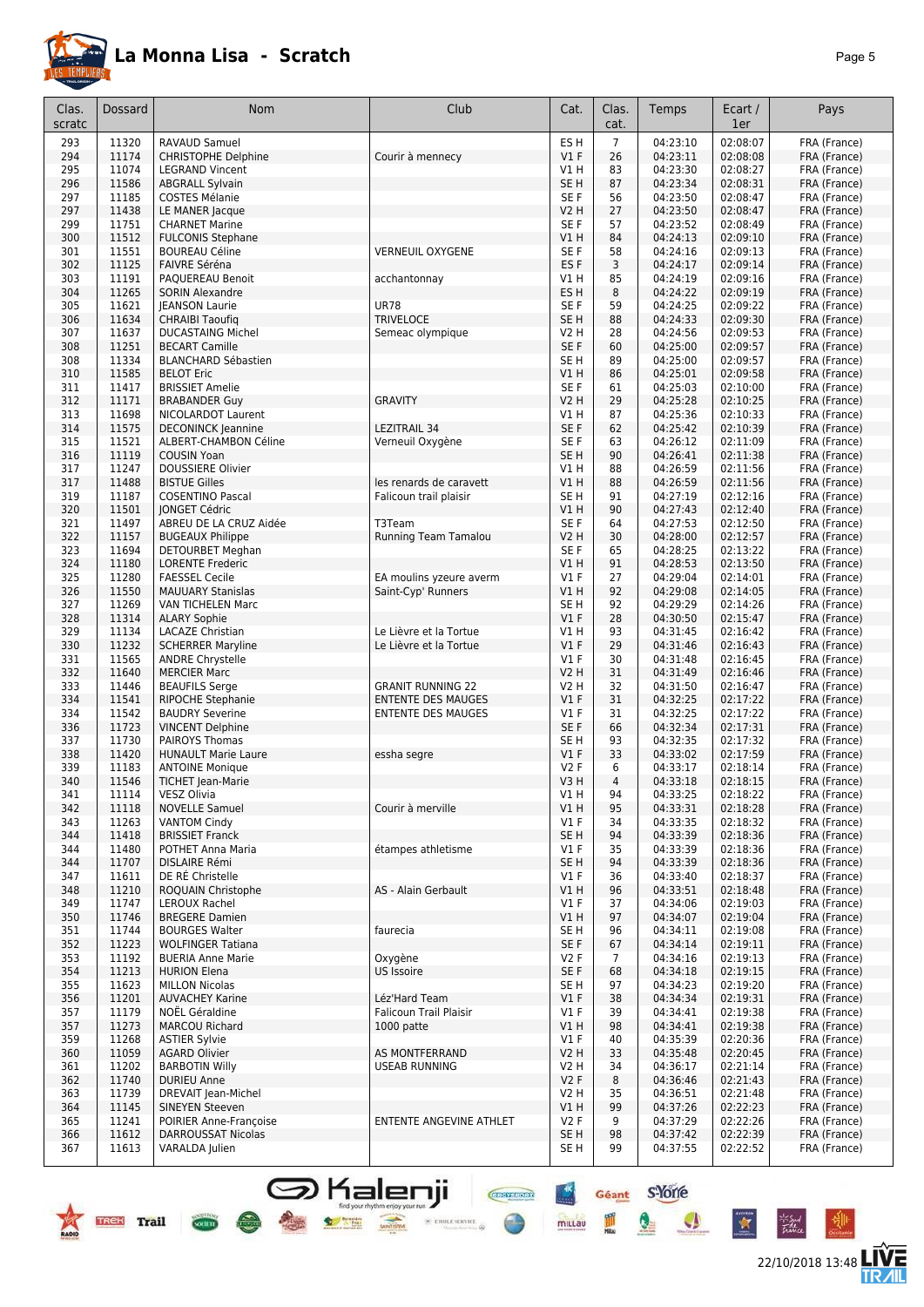

|--|--|

| Clas.<br>scratc | Dossard        | Nom                                                | Club                                      | Cat.                    | Clas.<br>cat.  | Temps                | Ecart /<br>1er       | Pays                         |
|-----------------|----------------|----------------------------------------------------|-------------------------------------------|-------------------------|----------------|----------------------|----------------------|------------------------------|
| 368             | 11410          | <b>BAKKER Anne</b>                                 | Haltemprice road runnin                   | V <sub>3</sub> F        | $\overline{2}$ | 04:38:07             | 02:23:04             | GBR (Royaume-Uni)            |
| 369             | 11299          | <b>PICARD Pascale</b>                              | guiboles et gambettes                     | V1F                     | 41             | 04:38:13             | 02:23:10             | FRA (France)                 |
| 370             | 11258          | AUDO Valérie                                       | Guiboles et gambettes                     | $VI$ F                  | 42             | 04:38:14             | 02:23:11             | FRA (France)                 |
| 371             | 11091          | <b>SAINZ Remi</b>                                  |                                           | SE <sub>H</sub>         | 100            | 04:38:22             | 02:23:19             | USA (Etats-Unis)             |
| 371             | 11571          | <b>SAINZ Marie</b>                                 |                                           | SE F                    | 69             | 04:38:22             | 02:23:19             | FRA (France)                 |
| 373             | 11516          | <b>GUILLAUME Emmanuelle</b>                        |                                           | $VI$ F                  | 43             | 04:38:44             | 02:23:41             | FRA (France)                 |
| 374<br>375      | 11236<br>11661 | <b>CHARACHON Sylvie</b><br>EDDE Justine            | ATHLE NIMES 30                            | <b>V2F</b><br>SE F      | 10<br>70       | 04:39:14<br>04:39:25 | 02:24:11<br>02:24:22 | FRA (France)<br>FRA (France) |
| 376             | 11481          | <b>MARTINELLI Vincent</b>                          |                                           | SE <sub>H</sub>         | 101            | 04:40:00             | 02:24:57             | FRA (France)                 |
| 377             | 11614          | ESPINOSA Julien                                    |                                           | SE <sub>H</sub>         | 102            | 04:40:11             | 02:25:08             | FRA (France)                 |
| 378             | 11483          | <b>SULPICE Nathalie</b>                            | S/L ETAMPES ATHLETISME                    | $VI$ F                  | 44             | 04:40:20             | 02:25:17             | FRA (France)                 |
| 379             | 11196          | <b>ORIOL Virginie</b>                              |                                           | SE F                    | 71             | 04:40:23             | 02:25:20             | FRA (France)                 |
| 380             | 11198          | <b>DURANTON Caroline</b>                           | ASCL RUNNING                              | SE <sub>F</sub>         | 72             | 04:40:35             | 02:25:32             | FRA (France)                 |
| 380             | 11307          | <b>DENIEL Philippe</b>                             | ETAMPES ATHLETISME                        | <b>V2 H</b>             | 36             | 04:40:35             | 02:25:32             | FRA (France)                 |
| 382             | 11674          | <b>BUTYNSKI Eric</b>                               |                                           | V2 H                    | 37             | 04:40:36             | 02:25:33             | FRA (France)                 |
| 383             | 11242          | <b>MAHIEU Marion</b>                               |                                           | SE F                    | 73             | 04:40:38             | 02:25:35             | FRA (France)                 |
| 384             | 11175          | <b>FABRICE Schaeffer</b>                           | SEMEAC OLYMPIQUE                          | V2 H                    | 38             | 04:40:40             | 02:25:37             | FRA (France)                 |
| 385             | 11505          | <b>LECOMTE Olivier</b>                             |                                           | V2 H                    | 39             | 04:40:51             | 02:25:48             | FRA (France)                 |
| 386<br>387      | 11638<br>11081 | DE FREITAS Antony                                  | SÉMÉAC OLYMPIQUE                          | V2 H<br>V1 H            | 40<br>100      | 04:40:56             | 02:25:53<br>02:27:04 | FRA (France)<br>FRA (France) |
| 388             | 11295          | LE HELLAYE Christophe<br><b>BRABANDER Chantal</b>  | Ea pays de broceliande<br><b>GRAVITY</b>  | <b>V2F</b>              | 11             | 04:42:07<br>04:42:11 | 02:27:08             | FRA (France)                 |
| 389             | 11639          | <b>SAMALENS Eric</b>                               | SEMEAC OLYMPIQUE                          | SE <sub>H</sub>         | 103            | 04:42:38             | 02:27:35             | FRA (France)                 |
| 390             | 11447          | <b>TOUMAZEAU Brigitte</b>                          | LOIRE ENDURANCE ATHLETI                   | V3F                     | 3              | 04:43:04             | 02:28:01             | FRA (France)                 |
| 391             | 11279          | <b>TOUMAZEAU Benedicte</b>                         |                                           | SE F                    | 74             | 04:43:05             | 02:28:02             | FRA (France)                 |
| 392             | 11195          | <b>GARNAVAULT Céline</b>                           |                                           | SE <sub>F</sub>         | 75             | 04:44:09             | 02:29:06             | FRA (France)                 |
| 393             | 11287          | <b>GUICHARD Carole</b>                             | <b>RUN&amp;MOI</b>                        | SE F                    | 76             | 04:44:20             | 02:29:17             | FRA (France)                 |
| 393             | 11499          | <b>GUEGNARD Isabelle</b>                           | AS ST SYLVAIN ATHLÉTISM                   | $VI$ F                  | 45             | 04:44:20             | 02:29:17             | FRA (France)                 |
| 395             | 11111          | RIBEIRO Tania                                      |                                           | SE F                    | 77             | 04:44:21             | 02:29:18             | LUX (Luxembourg)             |
| 396             | 11043          | <b>THION Pierre</b>                                | ND2BR                                     | V3H                     | 5              | 04:44:25             | 02:29:22             | FRA (France)                 |
| 397             | 11476          | ROYO CARRASCO Anne Sophie                          |                                           | $VI$ F                  | 46             | 04:44:37             | 02:29:34             | FRA (France)                 |
| 398             | 11502          | <b>BOURON Christian</b>                            |                                           | V2 H                    | 41             | 04:44:39             | 02:29:36             | FRA (France)                 |
| 399             | 11720          | <b>DELBOSC Gilles</b>                              | gruissan sport evenemen                   | SE <sub>H</sub>         | 104            | 04:45:01             | 02:29:58             | FRA (France)                 |
| 400<br>401      | 11372<br>11135 | <b>BRUNOD Alicia</b><br>PAUCHARD Lysiane           |                                           | SE <sub>F</sub><br>SE F | 78<br>79       | 04:45:16<br>04:45:18 | 02:30:13<br>02:30:15 | FRA (France)<br>FRA (France) |
| 402             | 11350          | NICOLARDOT Sylvie                                  | 4runners Team                             | $VI$ F                  | 47             | 04:45:27             | 02:30:24             | FRA (France)                 |
| 403             | 11253          | LEJEUNE Anne Sophie                                |                                           | SE F                    | 80             | 04:45:45             | 02:30:42             | FRA (France)                 |
| 403             | 11697          | <b>BERNIE Marc</b>                                 |                                           | V2 H                    | 42             | 04:45:45             | 02:30:42             | FRA (France)                 |
| 405             | 11685          | <b>BERNIE Nathalie</b>                             |                                           | V2F                     | 12             | 04:45:47             | 02:30:44             | FRA (France)                 |
| 406             | 11471          | YASSI Karim                                        |                                           | V1 H                    | 101            | 04:45:56             | 02:30:53             | FRA (France)                 |
| 407             | 11400          | <b>BIDAU Michele</b>                               | ascl running                              | <b>V2F</b>              | 13             | 04:46:14             | 02:31:11             | FRA (France)                 |
| 408             | 11626          | RODON Véronique                                    |                                           | V2F                     | 14             | 04:46:51             | 02:31:48             | FRA (France)                 |
| 409             | 11562          | MALINOWSKI Cyrille                                 |                                           | SE <sub>H</sub>         | 105            | 04:47:45             | 02:32:42             | FRA (France)                 |
| 410             | 11699          | <b>CHRISTOL Laurent</b>                            |                                           | V1 H                    | 102            | 04:47:46             | 02:32:43             | F                            |
| 411             | 11487          | PASQUET Nadège                                     | ETAMPES ATHLETISME                        | V2F                     | 15             | 04:48:13             | 02:33:10             | FRA (France)                 |
| 412             | 11343          | <b>BOUZIAT Lorlyne</b>                             |                                           | $VI$ F                  | 48             | 04:48:30             | 02:33:27             | FRA (France)                 |
| 413<br>414      | 11399<br>11158 | <b>BOUSQUIE Sylvain</b><br><b>BEAUGENDRE Agnès</b> |                                           | SE <sub>H</sub><br>SE F | 106<br>81      | 04:48:35<br>04:48:50 | 02:33:32<br>02:33:47 | FRA (France)<br>FRA (France) |
| 415             | 11616          | <b>LACAZE Virginie</b>                             |                                           | SE F                    | 82             | 04:49:17             | 02:34:14             | FRA (France)                 |
| 416             | 11238          | FERRAND Sandrine                                   |                                           | SE F                    | 83             | 04:49:19             | 02:34:16             | FRA (France)                 |
| 417             | 11632          | <b>BRETECHE Yann</b>                               |                                           | V1H                     | 103            | 04:49:22             | 02:34:19             | FRA (France)                 |
| 418             | 11149          | <b>VERICEL Gerald</b>                              |                                           | V1 H                    | 104            | 04:49:41             | 02:34:38             | FRA (France)                 |
| 418             | 11592          | <b>MAILLET Fabrice</b>                             |                                           | V <sub>2</sub> H        | 43             | 04:49:41             | 02:34:38             | FRA (France)                 |
| 420             | 11470          | <b>BODIN</b> Jerome                                | <b>TAC</b>                                | V1 H                    | 105            | 04:50:07             | 02:35:04             | FRA (France)                 |
| 421             | 11194          | <b>LIZET François</b>                              | Amicale Sapeurs-pompier                   | <b>V2 H</b>             | 44             | 04:50:13             | 02:35:10             | FRA (France)                 |
| 422             | 11227          | <b>COMBASTEIL Nadine</b>                           | Athlé St Pantaléon                        | V2F                     | 16             | 04:51:23             | 02:36:20             | FRA (France)                 |
| 423             | 11323          | <b>LACHAUME Marion</b>                             | 100% TRAIL ANGERS                         | SE F                    | 84             | 04:51:37             | 02:36:34             | FRA (France)                 |
| 424             | 11209          | <b>BRENON Valerie</b>                              | Guibolles et gambette                     | $VI$ F                  | 49             | 04:51:45             | 02:36:42             | FRA (France)                 |
| 424             | 11429          | <b>CHOPLIN Annick</b>                              | <b>Guiboles et Gambettes</b>              | V3F                     | 4              | 04:51:45             | 02:36:42             | FRA (France)                 |
| 426             | 11356          | <b>LACROIX Dominique</b>                           |                                           | V3F                     | 5              | 04:51:58             | 02:36:55             | FRA (France)                 |
| 427<br>428      | 11688<br>11332 | <b>BOUVET Arnaud</b><br><b>TONINI Amanda</b>       | SMAC                                      | V1H<br>SE F             | 106<br>85      | 04:52:05<br>04:52:24 | 02:37:02<br>02:37:21 | FRA (France)<br>FRA (France) |
| 429             | 11239          | ROUQUETTE Jessica                                  |                                           | SE F                    | 86             | 04:52:49             | 02:37:46             | FRA (France)                 |
| 430             | 11338          | <b>LANDES Pascale</b>                              |                                           | $VI$ F                  | 50             | 04:52:58             | 02:37:55             | FRA (France)                 |
| 431             | 11252          | LEVY Céline                                        | Triathlon Romanais Peag                   | SE F                    | 87             | 04:53:33             | 02:38:30             | FRA (France)                 |
| 432             | 11687          | <b>MANGANI Aurelie</b>                             | Accès trail                               | SE F                    | 88             | 04:53:36             | 02:38:33             | FRA (France)                 |
| 433             | 11211          | <b>MOREAU Silvere</b>                              |                                           | V1 H                    | 107            | 04:54:19             | 02:39:16             | FRA (France)                 |
| 434             | 11340          | LEGRAND Jean-Francois                              | courir à merville                         | V2 H                    | 45             | 04:54:33             | 02:39:30             | FRA (France)                 |
| 435             | 11567          | <b>OLIVIER Virginie</b>                            | Artois athlétisme                         | SE F                    | 89             | 04:54:50             | 02:39:47             | FRA (France)                 |
| 436             | 11391          | VILPERT Jerome                                     |                                           | V2 H                    | 46             | 04:54:58             | 02:39:55             | FRA (France)                 |
| 437             | 11308          | <b>GHEYSENS Alexandra</b>                          | lezitrail                                 | $VI$ F                  | 51             | 04:55:16             | 02:40:13             | FRA (France)                 |
| 438             | 11190          | <b>BOURDIER Bruno</b>                              | AS LEGRAND FCL FEYTIAT                    | SE H                    | 107            | 04:55:18             | 02:40:15             | FRA (France)                 |
| 439             | 11422          | <b>BAUDELET Estelle</b>                            | LES ZINZINS DES COTEAUX                   | SE F                    | 90             | 04:55:28             | 02:40:25             | FRA (France)                 |
| 440<br>441      | 11421<br>11335 | ZOUARI Amèle<br><b>SOUDIER Yves</b>                | <b>ESB Running</b><br>SL SEMEAC OLYMPIQUE | $VI$ F<br><b>V2 H</b>   | 52<br>47       | 04:55:45<br>04:55:55 | 02:40:42<br>02:40:52 | FRA (France)<br>FRA (France) |
| 442             | 11309          | AUTOTTE BOUCHARD Chantal                           | <b>Trail Entre Elles</b>                  | $VI$ F                  | 53             | 04:55:57             | 02:40:54             | FRA (France)                 |
|                 |                |                                                    |                                           |                         |                |                      |                      |                              |

SHalenji **Geant** SYOTE



the family

 $\bullet$ 

 $\mathbf{X}$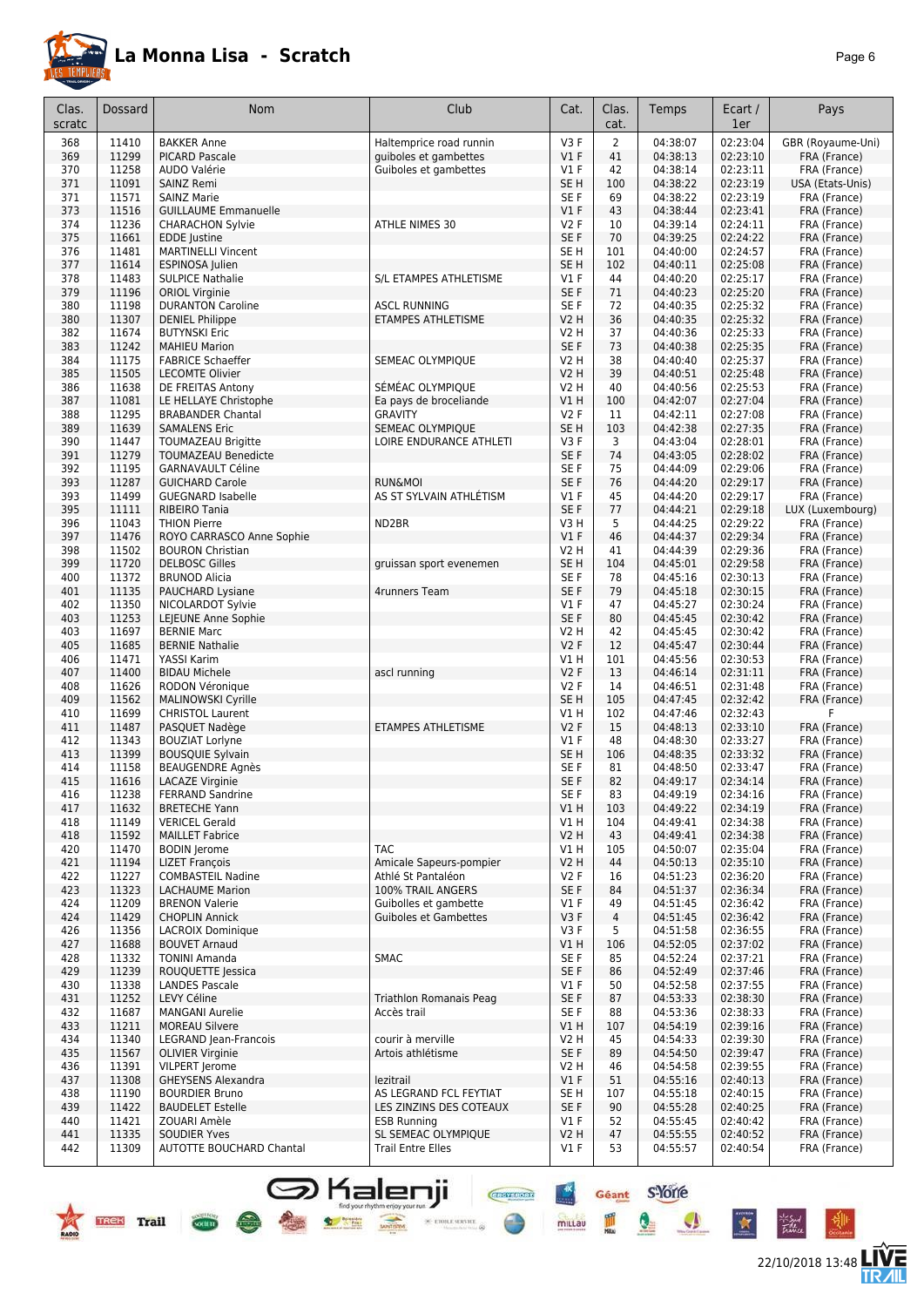

22/10/2018 13:48 **LIVE** 

Géant S'Yorre

 $\bullet$ 

 $\bullet$ 

 $\star$ 

 $-6$ 

圖

mittau

**CREATED DRY** 

| Clas.<br>scratc | <b>Dossard</b> | <b>Nom</b>                                            | Club                                      | Cat.            | Clas.<br>cat. | Temps                | Ecart /<br>1er       | Pays                         |
|-----------------|----------------|-------------------------------------------------------|-------------------------------------------|-----------------|---------------|----------------------|----------------------|------------------------------|
| 443             | 11139          | <b>BERNARD Mathieu</b>                                | CAM Vallée du Cher-Cont                   | $VI$ H          | 108           | 04:56:01             | 02:40:58             | FRA (France)                 |
| 444             | 11360          | <b>ABGRALL Guillaume</b>                              |                                           | SE <sub>H</sub> | 108           | 04:56:13             | 02:41:10             | FRA (France)                 |
| 445             | 11267          | <b>BOULCH Rozenn</b>                                  | plougonvelin                              | $VI$ F          | 54            | 04:56:14             | 02:41:11             | FRA (France)                 |
| 446             | 11753          | COSTA Chloé                                           |                                           | SE F            | 91            | 04:56:30             | 02:41:27             | FRA (France)                 |
| 447             | 11297          | <b>LEHMANN Marie-Christine</b>                        |                                           | <b>V2F</b>      | 17            | 04:57:16             | 02:42:13             | FRA (France)                 |
| 448             | 11469          | <b>PREVOST Marie Paule</b>                            | E <sub>2</sub> A                          | <b>V2F</b>      | 18            | 04:58:14             | 02:43:11             | FRA (France)                 |
| 449             | 11548          | <b>MASOCH Christelle</b>                              | Plauzat Sport Nature                      | $VI$ F          | 55            | 04:58:22             | 02:43:19             | FRA (France)                 |
| 450             | 11532          | HOAREAU EPOUSE SINAPAYEL Marie<br>Audrey              |                                           | SE F            | 92            | 04:58:46             | 02:43:43             | FRA (France)                 |
| 451             | 11229          | <b>BAS Romain</b>                                     | <b>NBZ Trail</b>                          | SE <sub>H</sub> | 109           | 04:59:06             | 02:44:03             | FRA (France)                 |
| 451             | 11727          | YARDIN Nicolas                                        | AS LEGRAND FCL FEYTIAT                    | VIH             | 109           | 04:59:06             | 02:44:03             | FRA (France)                 |
| 453             | 11475          | ROUGERIE Laëtitia                                     | 4S - Coureurs d'Extrême                   | $VI$ F          | 56            | 04:59:18             | 02:44:15             | FRA (France)                 |
| 454             | 11743          | <b>SYLVESTRE Pierre</b>                               | freerun                                   | <b>V2 H</b>     | 48            | 04:59:48             | 02:44:45             | FRA (France)                 |
| 455             | 11408          | <b>MOUCHOUS Annette</b>                               | Millepattes vicquois                      | <b>V2F</b>      | 19            | 05:00:24             | 02:45:21             | FRA (France)                 |
| 456             | 11479          | <b>FLOREZ Luisa</b>                                   |                                           | SE F            | 93            | 05:01:13             | 02:46:10             | FRA (France)                 |
| 457             | 11281          | LOAS Jean Michel                                      | ASA du Berry                              | V2 H            | 49            | 05:01:19             | 02:46:16             | FRA (France)                 |
| 458             | 11594          | <b>NIORT Marie Claire</b>                             |                                           | <b>V2F</b>      | 20            | 05:01:35             | 02:46:32             | FRA (France)                 |
| 459             | 11630          | <b>MONTEYNE Charles</b>                               | cepal                                     | V3 H            | 6             | 05:01:37             | 02:46:34             | <b>BEL</b> (Belgique)        |
| 460             | 11300          | MAZZUCCO Sandrine                                     |                                           | V1F             | 57            | 05:02:12             | 02:47:09             | FRA (France)                 |
| 461             | 11726          | <b>WURMSER Eric</b>                                   | LES FURETS D'EIFFAGE                      | SE H            | 110           | 05:02:18             | 02:47:15             | FRA (France)                 |
| 462             | 11704          | <b>BELLAIR Jean-Baptiste</b>                          | LES FURETS D'EIFFAGE                      | V1 H            | 110           | 05:03:07             | 02:48:04             | FRA (France)                 |
| 463             | 11435          | <b>LOUIS Laurent</b>                                  |                                           | V1 H            | 111           | 05:03:08             | 02:48:05             | FRA (France)                 |
| 463             | 11436          | <b>LOUIS Benoit</b>                                   |                                           | SE H            | 111           | 05:03:08             | 02:48:05             | FRA (France)                 |
| 465             | 11543<br>11544 | <b>BERGE Caroline</b><br><b>DAVID Sophie</b>          | <b>US THOUARS</b>                         | SE F<br>V1F     | 94<br>58      | 05:03:10             | 02:48:07             | FRA (France)                 |
| 466<br>467      | 11344          | <b>ELUARD Florence</b>                                | <b>USTHOUARS</b><br>Foulées du Noble Joué | SE F            | 95            | 05:03:11<br>05:03:40 | 02:48:08<br>02:48:37 | FRA (France)                 |
| 468             | 11347          | RAULT Anne-Hélène                                     | T3TEAM                                    | $VI$ F          | 59            | 05:03:49             | 02:48:46             | FRA (France)<br>FRA (France) |
| 469             | 11181          | <b>FERET Fabrice</b>                                  | <b>Guiboles et Gambettes</b>              | V2 H            | 50            | 05:03:51             | 02:48:48             | FRA (France)                 |
| 470             | 11454          | <b>CAPELLE Alain</b>                                  | ATHLÉTISME SAINT PANTAL                   | <b>V2 H</b>     | 51            | 05:03:58             | 02:48:55             | FRA (France)                 |
| 471             | 11669          | <b>CHOUIRFA Mourad</b>                                |                                           | SE <sub>H</sub> | 112           | 05:04:03             | 02:49:00             | FRA (France)                 |
| 472             | 11415          | <b>BERTHOMIEUX Xavier</b>                             |                                           | VIH             | 112           | 05:04:31             | 02:49:28             | FRA (France)                 |
| 473             | 11705          | <b>COSTECEQUE Roland</b>                              | LES FURETS D'EIFFAGE                      | SE H            | 113           | 05:04:49             | 02:49:46             | FRA (France)                 |
| 474             | 11557          | <b>FERRE Catherine</b>                                | <b>VYTAJOG</b>                            | V2F             | 21            | 05:05:07             | 02:50:04             | FRA (France)                 |
| 475             | 11271          | <b>BOUQUET Catherine</b>                              | vytajog                                   | <b>V2F</b>      | 22            | 05:05:08             | 02:50:05             | FRA (France)                 |
| 475             | 11559          | <b>MISIURNY Catherine</b>                             | <b>VYTAJOG</b>                            | <b>V2F</b>      | 22            | 05:05:08             | 02:50:05             | FRA (France)                 |
| 477             | 11433          | <b>DELAGE Vincent</b>                                 |                                           | SE H            | 114           | 05:05:09             | 02:50:06             | FRA (France)                 |
| 477             | 11507          | DEJANCOURT Amandine                                   | <b>VYTAJOG</b>                            | SE F            | 96            | 05:05:09             | 02:50:06             | FRA (France)                 |
| 477             | 11556          | <b>GROSSI Sophie</b>                                  | <b>VYTAIOG</b>                            | <b>V2F</b>      | 24            | 05:05:09             | 02:50:06             | FRA (France)                 |
| 480             | 11310          | ROBERT Jean-Yves                                      | Saint Cyp'runners                         | VIH             | 113           | 05:05:10             | 02:50:07             | FRA (France)                 |
| 480             | 11558          | <b>THUILLIER Nathalie</b>                             | <b>VYTAJOG</b>                            | <b>V2F</b>      | 25            | 05:05:10             | 02:50:07             | FRA (France)                 |
| 480             | 11654          | <b>MOUVIER Arnaud</b>                                 |                                           | SE <sub>H</sub> | 115           | 05:05:10             | 02:50:07             | FRA (France)                 |
| 483             | 11311          | <b>ROBERT Maryline</b>                                | Saint Cyp'runners                         | $VI$ F          | 60            | 05:05:11             | 02:50:08             | FRA (France)                 |
| 484             | 11423          | <b>CHOINE Beatrice</b>                                | <b>ASDR</b>                               | V1F             | 61            | 05:05:25             | 02:50:22             | FRA (France)                 |
| 485             | 11604          | SOYEZ Lucile                                          | aperunners                                | SE F<br>SE F    | 97            | 05:05:35<br>05:05:37 | 02:50:32<br>02:50:34 | <b>BEL</b> (Belgique)        |
| 486<br>487      | 11430<br>11132 | <b>ARROUAYS Sarah</b><br><b>CHEVILLOT Pierre Loic</b> |                                           | SE H            | 98<br>116     | 05:05:40             | 02:50:37             | FRA (France)<br>FRA (France) |
| 488             | 11367          | <b>TASIEMSKI Geraldine</b>                            | Artois athlétisme                         | $VI$ F          | 62            | 05:06:18             | 02:51:15             | FRA (France)                 |
| 488             | 11441          | <b>DUVAIL Pascal</b>                                  | LE TERRIER                                | V2 H            | 52            | 05:06:18             | 02:51:15             | FRA (France)                 |
| 488             | 11442          | POCHIC Mikaelle                                       | LE TERRIER                                | V1F             | 62            | 05:06:18             | 02:51:15             | FRA (France)                 |
| 491             | 11398          | <b>BONNELIE Sebastien</b>                             |                                           | SE H            | 117           | 05:06:38             | 02:51:35             | FRA (France)                 |
| 492             | 11327          | BUGAJSKA-JUCHA Renata                                 | CA Broker/CA Aktywni                      | $VI$ F          | 64            | 05:06:54             | 02:51:51             | POL (Pologne)                |
| 493             | 11767          | PANIANDY Eric                                         |                                           | V1 H            | 114           | 05:07:27             | 02:52:24             | FRA (France)                 |
| 494             | 11348          | GIBARROUX Veronique                                   | team off road xperience                   | <b>V2F</b>      | 26            | 05:08:06             | 02:53:03             | FRA (France)                 |
| 495             | 11645          | <b>GUTIERREZ Cédric</b>                               |                                           | V1 H            | 115           | 05:08:23             | 02:53:20             | FRA (France)                 |
| 496             | 11649          | <b>BISQUERT Marcel</b>                                | les baroudeurs du saut                    | V2 H            | 53            | 05:08:37             | 02:53:34             | FRA (France)                 |
| 496             | 11650          | <b>GILLET Céline</b>                                  | les baroudeurs du saut                    | $VI$ F          | 65            | 05:08:37             | 02:53:34             | FRA (France)                 |
| 496             | 11651          | <b>VIMES Dominique</b>                                | Les baroudeurs du saute                   | V1 H            | 116           | 05:08:37             | 02:53:34             | FRA (France)                 |
| 499             | 11245          | <b>BLASCO Mickael</b>                                 |                                           | SE H            | 118           | 05:08:39             | 02:53:36             | FRA (France)                 |
| 500             | 11478          | DELCOURT Jean Jacques                                 | S/L ETAMPES ATHLETISME                    | V4 H            | $\mathbf{1}$  | 05:09:00             | 02:53:57             | FRA (France)                 |
| 501             | 11607          | LOUAI Oanh-Dzien                                      |                                           | SE F            | 99            | 05:09:03             | 02:54:00             | FRA (France)                 |
| 502             | 11459          | ARRIBILLAGA Helena                                    | Spuc lasterka                             | SE F            | 100           | 05:09:51             | 02:54:48             | FRA (France)                 |
| 503             | 11284          | <b>BOURGEAIS Isabelle</b>                             | GAZELEC                                   | <b>V2F</b>      | 27            | 05:09:53             | 02:54:50             | FRA (France)                 |
| 503             | 11317          | <b>GOYETCHE Christine</b>                             | <b>SPUC LASTERKA</b>                      | SE F            | 101           | 05:09:53             | 02:54:50             | FRA (France)                 |
| 505             | 11568          | HUDHOMME Régine                                       | S/L Gazelec Angers                        | $VI$ F          | 66            | 05:09:55             | 02:54:52             | FRA (France)                 |
| 506             | 11569          | <b>METIVIER Laura</b><br><b>TESSIER Nathalie</b>      | <b>GAZELEC</b><br>Guiboles et gambettes   | SE F            | 102           | 05:09:56             | 02:54:53             | FRA (France)                 |
| 507<br>508      | 11277<br>11333 | <b>BOUBERT Marie-Bernadette</b>                       | BETHUNE ATHLETISME                        | $VI$ F<br>V2F   | 67<br>28      | 05:10:04<br>05:10:13 | 02:55:01<br>02:55:10 | FRA (France)                 |
| 509             | 11330          | <b>MALARD Marie-Therese</b>                           | 4S - Le RHEU JOGGING                      | V3F             | 6             | 05:11:53             | 02:56:50             | FRA (France)<br>FRA (France) |
| 510             | 11413          | <b>FRAPPIER Chloe</b>                                 |                                           | SE F            | 103           | 05:12:39             | 02:57:36             | FRA (France)                 |
| 511             | 11552          | <b>LAGARRIGUE Pierre</b>                              |                                           | V1 H            | 117           | 05:12:50             | 02:57:47             | FRA (France)                 |
| 512             | 11219          | <b>DENCH Jackie</b>                                   |                                           | $VI$ F          | 68            | 05:13:53             | 02:58:50             | FRA (France)                 |
| 513             | 11678          | RAZAFINDRAZAKA Frederic                               | cormaris triathlon                        | V1 H            | 118           | 05:15:13             | 03:00:10             | FRA (France)                 |
| 514             | 11328          | <b>GRONDAL Christine</b>                              | <b>Trail entre Elles</b>                  | $VI$ F          | 69            | 05:15:26             | 03:00:23             | BEL (Belgique)               |
| 515             | 11266          | <b>REYNAUD Fanny</b>                                  |                                           | SE F            | 104           | 05:16:18             | 03:01:15             | FRA (France)                 |
| 516             | 11204          | DE LA ROSA Cindy                                      | toac athlétisme                           | SE F            | 105           | 05:16:19             | 03:01:16             | FRA (France)                 |
|                 |                |                                                       |                                           |                 |               |                      |                      |                              |

**S** Kalenji

 $\bullet$  see

4 1

COCIETY

**Marine College Report** 

 $\times$  etree server  $\otimes$ 

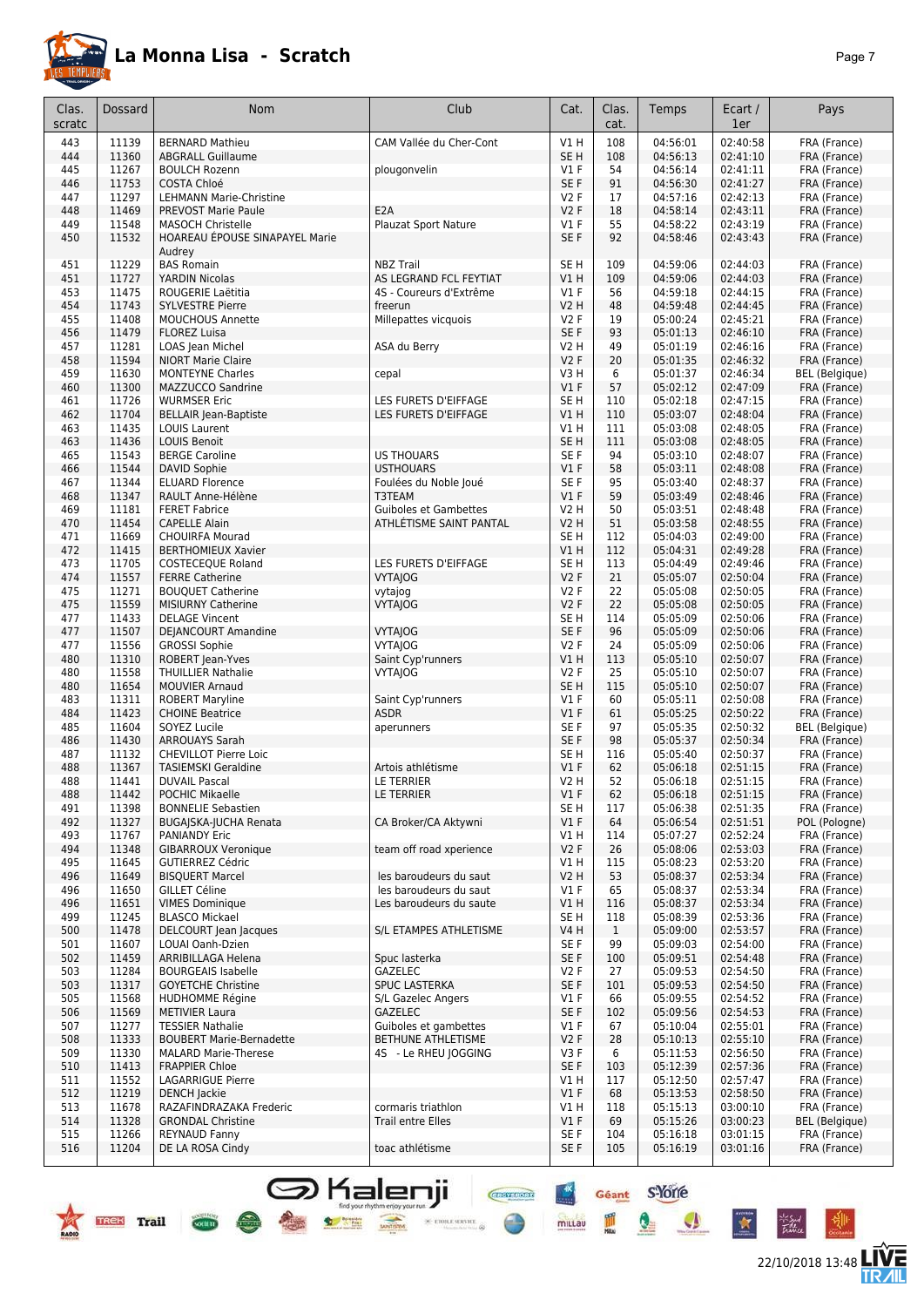

|--|--|

| Clas.<br>scratc | Dossard        | Nom                                                 | Club                                                    | Cat.                          | Clas.<br>cat.        | Temps                | Ecart /<br>1er       | Pays                         |
|-----------------|----------------|-----------------------------------------------------|---------------------------------------------------------|-------------------------------|----------------------|----------------------|----------------------|------------------------------|
| 517             | 11349          | <b>HUT Maddly</b>                                   |                                                         | SE F                          | 106                  | 05:16:54             | 03:01:51             | FRA (France)                 |
| 518             | 11389          | <b>CHABAULT Sandra</b>                              |                                                         | SE F                          | 107                  | 05:17:14             | 03:02:11             | FRA (France)                 |
| 519             | 11292          | GUILLO Jean-Gael                                    |                                                         | SE <sub>H</sub>               | 119                  | 05:17:49             | 03:02:46             | FRA (France)                 |
| 520             | 11326          | PERDEREAU Amani                                     | Asnières Sports Athléti                                 | $VI$ F                        | 70                   | 05:17:50             | 03:02:47             | FRA (France)                 |
| 521             | 11256          | <b>FABRE Antonin</b>                                |                                                         | SE <sub>H</sub>               | 120                  | 05:17:51             | 03:02:48             | FRA (France)                 |
| 522<br>522      | 11186<br>11255 | PIEVIC Emmanuelle<br><b>ENDRINAL Germain</b>        | asnières athlétisme                                     | <b>V2F</b><br>SE <sub>H</sub> | 29<br>121            | 05:17:52<br>05:17:52 | 03:02:49<br>03:02:49 | FRA (France)<br>FRA (France) |
| 522             | 11643          | <b>FABRE Aurelien</b>                               |                                                         | SE <sub>H</sub>               | 121                  | 05:17:52             | 03:02:49             | FRA (France)                 |
| 525             | 11463          | <b>DUBOST Arnaud</b>                                | ASNIERES ATHLETISME                                     | V2 H                          | 54                   | 05:17:53             | 03:02:50             | FRA (France)                 |
| 526             | 11773          | LOSSOUARN Aurelie                                   |                                                         | SE F                          | 108                  | 05:17:54             | 03:02:51             | FRA (France)                 |
| 527             | 11218          | DENNEULIN Julien                                    | <b>ANANAS TRAIL 31</b>                                  | SE <sub>H</sub>               | 123                  | 05:18:22             | 03:03:19             | FRA (France)                 |
| 528             | 11617          | <b>LAFFONT Eric</b>                                 | AS Dépêche                                              | V1H                           | 119                  | 05:20:27             | 03:05:24             | FRA (France)                 |
| 529             | 11593          | <b>TEYSSEYRE Laurent</b>                            |                                                         | <b>V1 H</b>                   | 120                  | 05:20:28             | 03:05:25             | FRA (France)                 |
| 530             | 11318          | ROUTHIAU Karine                                     | <b>STADE LAVALLOIS</b>                                  | $VI$ F                        | 71                   | 05:20:35             | 03:05:32             | FRA (France)                 |
| 531             | 11506          | <b>LOCHIN Bruno</b>                                 | stade lavallois                                         | V1H                           | 121                  | 05:20:38             | 03:05:35             | FRA (France)                 |
| 532<br>533      | 11071<br>11564 | <b>LOMBREZ Arnaud</b><br><b>LOMBREZ Cedric</b>      | Golf's Trotters                                         | V1 H<br><b>V1 H</b>           | 122<br>123           | 05:20:49<br>05:20:52 | 03:05:46<br>03:05:49 | FRA (France)<br>FRA (France) |
| 534             | 11296          | <b>LAURENT Marie</b>                                | Cœur de runneuse                                        | $VI$ F                        | 72                   | 05:20:56             | 03:05:53             | FRA (France)                 |
| 534             | 11453          | PINAUD Benoit                                       | <b>VYTAJOG</b>                                          | <b>V2 H</b>                   | 55                   | 05:20:56             | 03:05:53             | FRA (France)                 |
| 534             | 11717          | <b>PITET Eric</b>                                   | AS LEGRAND FCL FEYTIAT                                  | V2 H                          | 55                   | 05:20:56             | 03:05:53             | FRA (France)                 |
| 537             | 11628          | PECOUT Jerome                                       |                                                         | SE H                          | 124                  | 05:21:34             | 03:06:31             | FRA (France)                 |
| 538             | 11371          | <b>DIDIER Stephanie</b>                             |                                                         | $VI$ F                        | 73                   | 05:21:40             | 03:06:37             | FRA (France)                 |
| 539             | 11249          | <b>GUINCHARD Peggy</b>                              |                                                         | $VI$ F                        | 74                   | 05:22:34             | 03:07:31             | FRA (France)                 |
| 540             | 11361          | <b>RICCIO Geraldine</b>                             | <b>TEAM PANETTONE</b>                                   | $VI$ F                        | 75                   | 05:22:51             | 03:07:48             | FRA (France)                 |
| 541             | 11293<br>11452 | <b>HALNA Muriel</b>                                 |                                                         | $VI$ F                        | 76                   | 05:23:32<br>05:24:02 | 03:08:29<br>03:08:59 | FRA (France)                 |
| 542<br>543      | 11278          | <b>ACQUIER Yves-Marie</b><br><b>SCHMITT Alain</b>   | Rathelot Garde Républic                                 | V3H<br>V2 H                   | $\overline{7}$<br>57 | 05:24:04             | 03:09:01             | FRA (France)<br>FRA (France) |
| 544             | 11353          | POINTEAU Soizick                                    | triathlon romanais peag                                 | $VI$ F                        | 77                   | 05:24:31             | 03:09:28             | FRA (France)                 |
| 545             | 11655          | <b>BOUX Pascal</b>                                  |                                                         | V1 H                          | 124                  | 05:24:36             | 03:09:33             | FRA (France)                 |
| 546             | 11396          | FRANCISCO Jean-Michel                               |                                                         | SE <sub>H</sub>               | 125                  | 05:26:08             | 03:11:05             | FRA (France)                 |
| 547             | 11394          | <b>HERAIL Xavier</b>                                |                                                         | SE <sub>H</sub>               | 126                  | 05:26:11             | 03:11:08             | FRA (France)                 |
| 548             | 11313          | <b>CAURETTE Nelly</b>                               | GAZELEC                                                 | V3F                           | $\overline{7}$       | 05:26:36             | 03:11:33             | FRA (France)                 |
| 549             | 11339          | CANCEL Jean-Philippe                                |                                                         | SE <sub>H</sub>               | 127                  | 05:26:48             | 03:11:45             | FRA (France)                 |
| 550             | 11369          | <b>DEMONCHY Celine</b>                              | <b>ACPA</b>                                             | $VI$ F                        | 78                   | 05:26:57             | 03:11:54             | FRA (France)                 |
| 551<br>552      | 11605<br>11574 | RAVAUD Maxime                                       | TRAIL ENTRE ELLES                                       | SE H<br>SE F                  | 128<br>109           | 05:27:02             | 03:11:59<br>03:12:42 | FRA (France)                 |
| 553             | 11304          | <b>FERRIER Géraldine</b><br><b>FOLLIOT Isabelle</b> | <b>USEAB</b> running                                    | $VI$ F                        | 79                   | 05:27:45<br>05:27:47 | 03:12:44             | FRA (France)<br>FRA (France) |
| 554             | 11468          | <b>ELBRACHT Ralf</b>                                |                                                         | SE <sub>H</sub>               | 129                  | 05:28:47             | 03:13:44             | FRA (France)                 |
| 555             | 11393          | DEERNESS-PLESNER Gina                               | TRI VELOCE SAINT SEBAST                                 | SE <sub>F</sub>               | 110                  | 05:28:53             | 03:13:50             | FRA (France)                 |
| 556             | 11305          | <b>BENIERE Adeline</b>                              | <b>BSGA</b>                                             | SE F                          | 111                  | 05:29:01             | 03:13:58             | FRA (France)                 |
| 556             | 11329          | <b>EBERLE Agnes</b>                                 | <b>BUSSY SAINT GEORGES ATH</b>                          | $VI$ F                        | 80                   | 05:29:01             | 03:13:58             | FRA (France)                 |
| 558             | 11426          | PASTEAU Erika                                       | patriote bonnetable                                     | SE F                          | 112                  | 05:29:06             | 03:14:03             | FRA (France)                 |
| 559             | 11461          | <b>KHAN Georges</b>                                 |                                                         | V1 H                          | 125                  | 05:31:44             | 03:16:41             | FRA (France)                 |
| 560<br>561      | 11233          | <b>LEONARD David</b><br>POUVREAU Frederic           | <b>ASSPR</b>                                            | V1 H                          | 126<br>58            | 05:32:34             | 03:17:31             | FRA (France)                 |
| 562             | 11345<br>11450 | <b>FONTAN Julien</b>                                | 1000 PATTES VICQUOIS                                    | V2 H<br>SE H                  | 130                  | 05:32:45<br>05:33:04 | 03:17:42<br>03:18:01 | FRA (France)<br>FRA (France) |
| 563             | 11708          | <b>FAURE Romain</b>                                 |                                                         | SE H                          | 131                  | 05:33:30             | 03:18:27             | FRA (France)                 |
| 564             | 11301          | <b>WALLEMACQ Caroline</b>                           |                                                         | V1F                           | 81                   | 05:33:55             | 03:18:52             | <b>BEL</b> (Belgique)        |
| 565             | 11303          | <b>DONCKELS Nathalie</b>                            |                                                         | V1 F                          | 82                   | 05:33:57             | 03:18:54             | BEL (Belgique)               |
| 566             | 11302          | <b>MATHIEU Frederic</b>                             |                                                         | V1H                           | 127                  | 05:33:58             | 03:18:55             | <b>BEL</b> (Belgique)        |
| 567             | 11306          | <b>IMHOF Nathalie</b>                               |                                                         | V1F                           | 83                   | 05:34:15             | 03:19:12             | SUI (Suisse)                 |
| 568<br>569      | 11129<br>11517 | PÖLZL Alexandra<br><b>MAILLES Thierry</b>           | les baroudeurs du saute                                 | SE F<br>V1 H                  | 113<br>128           | 05:34:19<br>05:34:38 | 03:19:16<br>03:19:35 | SUI (Suisse)<br>FRA (France) |
| 570             | 11397          | <b>LOUPIAS Francois</b>                             |                                                         | SE <sub>H</sub>               | 132                  | 05:34:43             | 03:19:40             | FRA (France)                 |
| 571             | 11351          | MORTREUX Julien                                     |                                                         | SE H                          | 133                  | 05:34:54             | 03:19:51             | FRA (France)                 |
| 572             | 11366          | RAVELEAU Carl                                       |                                                         | V1H                           | 129                  | 05:34:56             | 03:19:53             | FRA (France)                 |
| 573             | 11406          | <b>HOORNAERT Vincent</b>                            | AMICALE DU VAL DE SOMME                                 | V1 H                          | 130                  | 05:35:43             | 03:20:40             | FRA (France)                 |
| 574             | 11625          | <b>BERNARD Delphine</b>                             | CAM Vallée du Cher-Cont                                 | $VI$ F                        | 84                   | 05:36:27             | 03:21:24             | FRA (France)                 |
| 575             | 11130          | <b>PERNE Magalie</b>                                | <b>USEAB RUNNING</b>                                    | $VI$ F                        | 85                   | 05:37:05             | 03:22:02             | FRA (France)                 |
| 576             | 11365          | <b>BONNEFILLE Marie</b>                             | TEE                                                     | V1F                           | 86                   | 05:38:36             | 03:23:33             | FRA (France)                 |
| 577<br>578      | 11411<br>11624 | LE PEN Alexandre                                    |                                                         | SE H<br>V1F                   | 134<br>87            | 05:38:41<br>05:38:56 | 03:23:38<br>03:23:53 | FRA (France)                 |
| 579             | 11217          | <b>DELACOTE Marie Laure</b><br>PINEL Sonia          | cam vallee du cher cont<br><b>GUIBOLES ET GAMBETTES</b> | $VI$ F                        | 88                   | 05:40:04             | 03:25:01             | FRA (France)<br>FRA (France) |
| 580             | 11244          | PELE Emmanuelle                                     | <b>Guiboles et Gambettes</b>                            | $VI$ F                        | 89                   | 05:40:07             | 03:25:04             | FRA (France)                 |
| 581             | 11382          | <b>DUBOIS Pascal</b>                                |                                                         | V2 H                          | 59                   | 05:40:45             | 03:25:42             | FRA (France)                 |
| 582             | 11653          | <b>MEYNARD Nicolas</b>                              |                                                         | <b>V1 H</b>                   | 131                  | 05:43:48             | 03:28:45             | FRA (France)                 |
| 583             | 11652          | <b>VINAS Virginie</b>                               |                                                         | $VI$ F                        | 90                   | 05:43:49             | 03:28:46             | FRA (France)                 |
| 584             | 11686          | DEFORGE Jerome                                      |                                                         | VIH                           | 132                  | 05:45:20             | 03:30:17             | FRA (France)                 |
| 585             | 11597          | <b>AULIAC Cédric</b>                                |                                                         | V1 H                          | 133                  | 05:45:54             | 03:30:51             | FRA (France)                 |
| 586             | 11702          | <b>CASAS Robert</b>                                 |                                                         | V3 H                          | 8                    | 05:48:04             | 03:33:01             | FRA (France)                 |
| 587<br>588      | 11534<br>11342 | <b>HUBERT Sandrine</b><br><b>BOUDES Chrystel</b>    | TRAIL ENTRE ELLES                                       | $VI$ F<br>SE F                | 91<br>114            | 05:48:33<br>05:49:25 | 03:33:30<br>03:34:22 | FRA (France)<br>FRA (France) |
| 589             | 11321          | <b>EVRARD Pierre</b>                                | gravity running experie                                 | V1 H                          | 134                  | 05:49:34             | 03:34:31             | FRA (France)                 |
| 590             | 11289          | <b>MARTIN Benoit</b>                                |                                                         | SE <sub>H</sub>               | 135                  | 05:50:37             | 03:35:34             | FRA (France)                 |
| 591             | 11235          | <b>COLAS Florent</b>                                |                                                         | V1H                           | 135                  | 05:50:55             | 03:35:52             | FRA (France)                 |

**S** Kalenji<br>\* \* \* \*



 $\overline{\text{C}^{\text{eff}}$ 



Tu.

Géant S-Yorre

 $\mathbf{Q}$ 

 $\boldsymbol{\Phi}$ 

 $\mathbf{\hat{z}}$ 

 $\frac{4}{\pi}$ 

mittau

**Chefrican** 

 $\times$  error server  $\otimes$